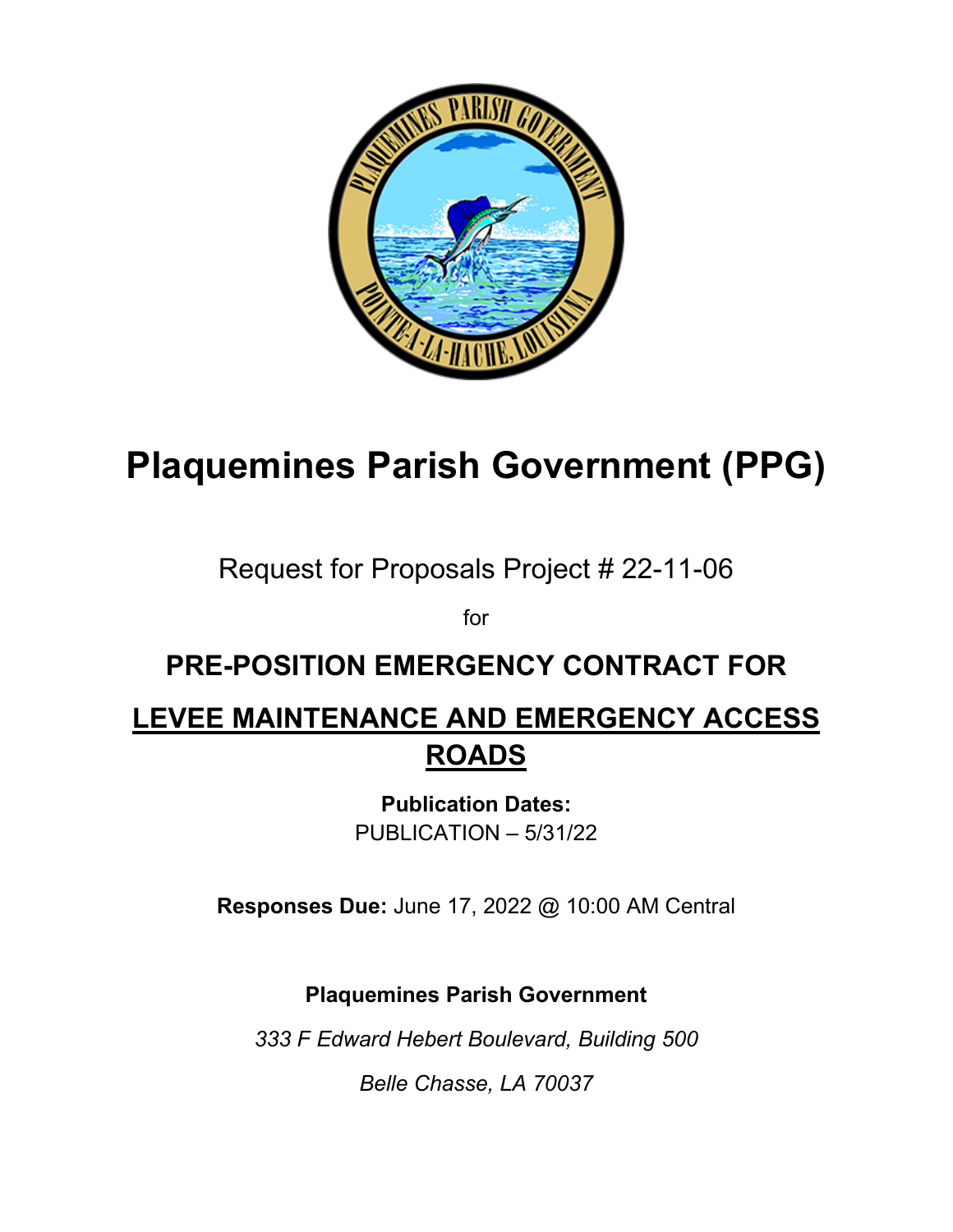## **Table of Contents**

| 3.5 Environmental Protection, Historic Preservation, Protection of Property and Restoration 14 |  |
|------------------------------------------------------------------------------------------------|--|
|                                                                                                |  |
|                                                                                                |  |
|                                                                                                |  |
|                                                                                                |  |
|                                                                                                |  |
|                                                                                                |  |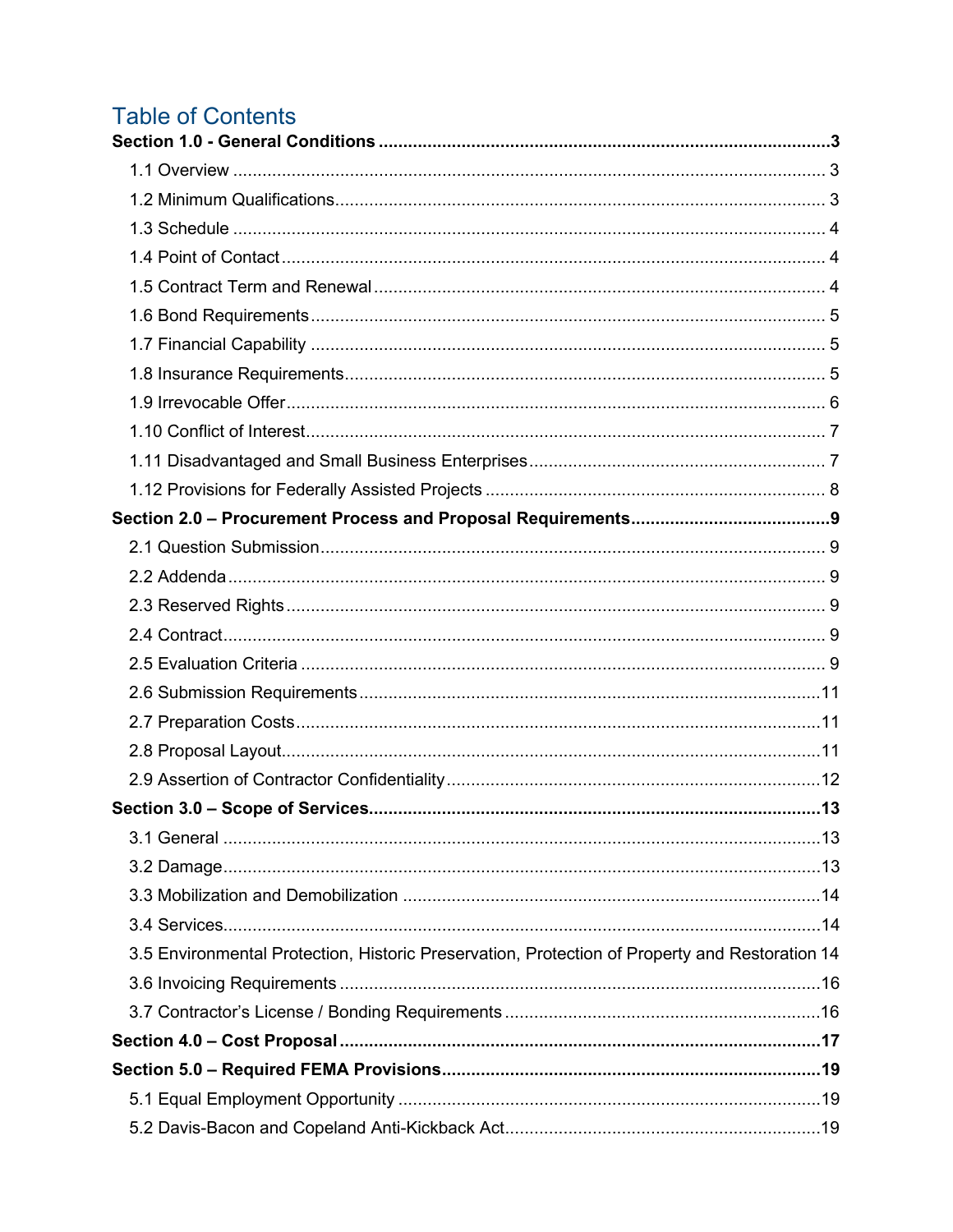| 5.5 Debarment and Suspension [Executive Orders 12549 and 12689]20                        |  |
|------------------------------------------------------------------------------------------|--|
|                                                                                          |  |
|                                                                                          |  |
|                                                                                          |  |
| 5.9 Prohibition on Certain Telecommunications and Certain Video Surveillance Services or |  |
|                                                                                          |  |
|                                                                                          |  |
|                                                                                          |  |
|                                                                                          |  |
|                                                                                          |  |
|                                                                                          |  |
|                                                                                          |  |
|                                                                                          |  |
|                                                                                          |  |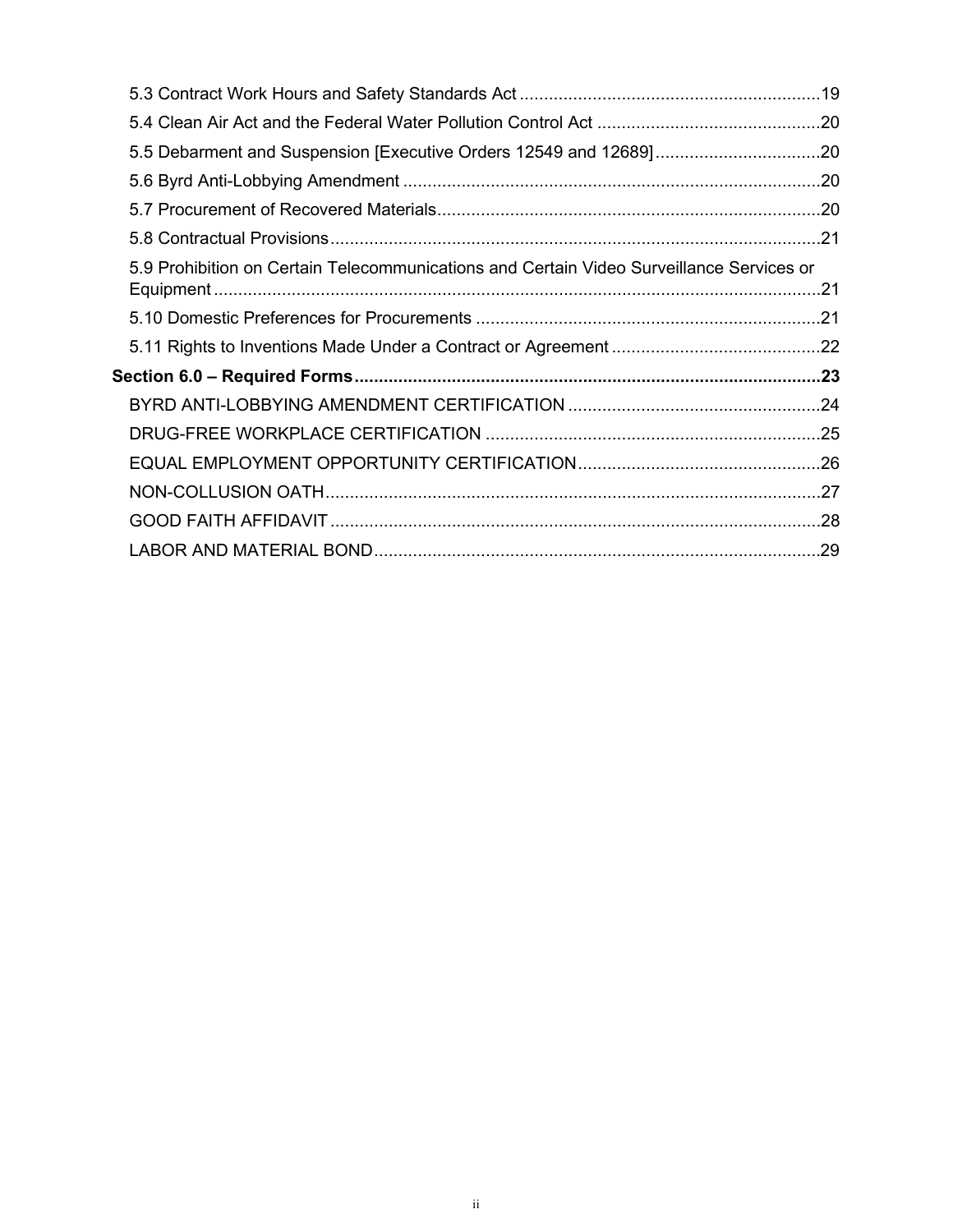## <span id="page-3-0"></span>Section 1.0 - General Conditions

#### <span id="page-3-1"></span>1.1 Overview

Plaquemines Parish is hereby requesting written proposals to provide services to be performed at the direction of the Plaquemines Parish Office of Homeland Security and Emergency Preparedness, in support of emergency operations. The contract awarded will take effect upon authorization from the Plaquemines Parish President and the direct tasking by the Director of Homeland Security and Emergency Preparedness ("OEP Director") and will cease at the direction of the OEP Director.

Plaquemines Parish will receive proposals from Proposers having specific experience and qualifications in the area identified in this solicitation. For consideration, proposals for this project must contain evidence of the Proposer's experience and abilities in the specified area and other disciplines directly related to the proposed service. Other information required by Plaquemines Parish may be included elsewhere in the solicitation.

The Parish invites qualified contractors (Contractor) to respond to this Request for Proposals (RFP) to provide Levee Maintenance services and Emergency Access Roads. The Parish desires to enter into an agreement with one or more qualified, responsive firms, price, and other factors to be considered, that represents the best overall value to the Parish.

Contractor must be knowledgeable of Federal Emergency Management Agency (FEMA) and any other governmental agency's regulations and guidelines pertinent to post-disaster recovery, debris removal monitoring, and Stafford Act Public Assistance claims.

#### <span id="page-3-2"></span>1.2 Minimum Qualifications

Contractor must meet the minimum requirements outlined below to be considered a responsive vendor:

- Contractor must be properly licensed to provide the required services in the State of Louisiana.
- Demonstrated knowledge and experience with FEMA requirements relating to Levee Maintenance and Emergency Access Roads.
- Demonstrated minimum experience in Levee Maintenance and Emergency Access Roads activities.
- Contractor must be able to provide at least two (2) references for projects of similar scope and services.
- Demonstrated ability to provide all equipment required to complete the efforts requested (owned equipment or sub-contractor equipment inventory).
- Contractor must maintain minimum insurance requirements, satisfy bonding requirements, provide financial statements, and demonstrate proof of credit capacity.
- Proposers must be capable of performing the various items of work proposed upon.
- Proposers may be required to furnish a statement of their financial resources as may be deemed necessary and to show that they have not failed to carry out all previous contracts.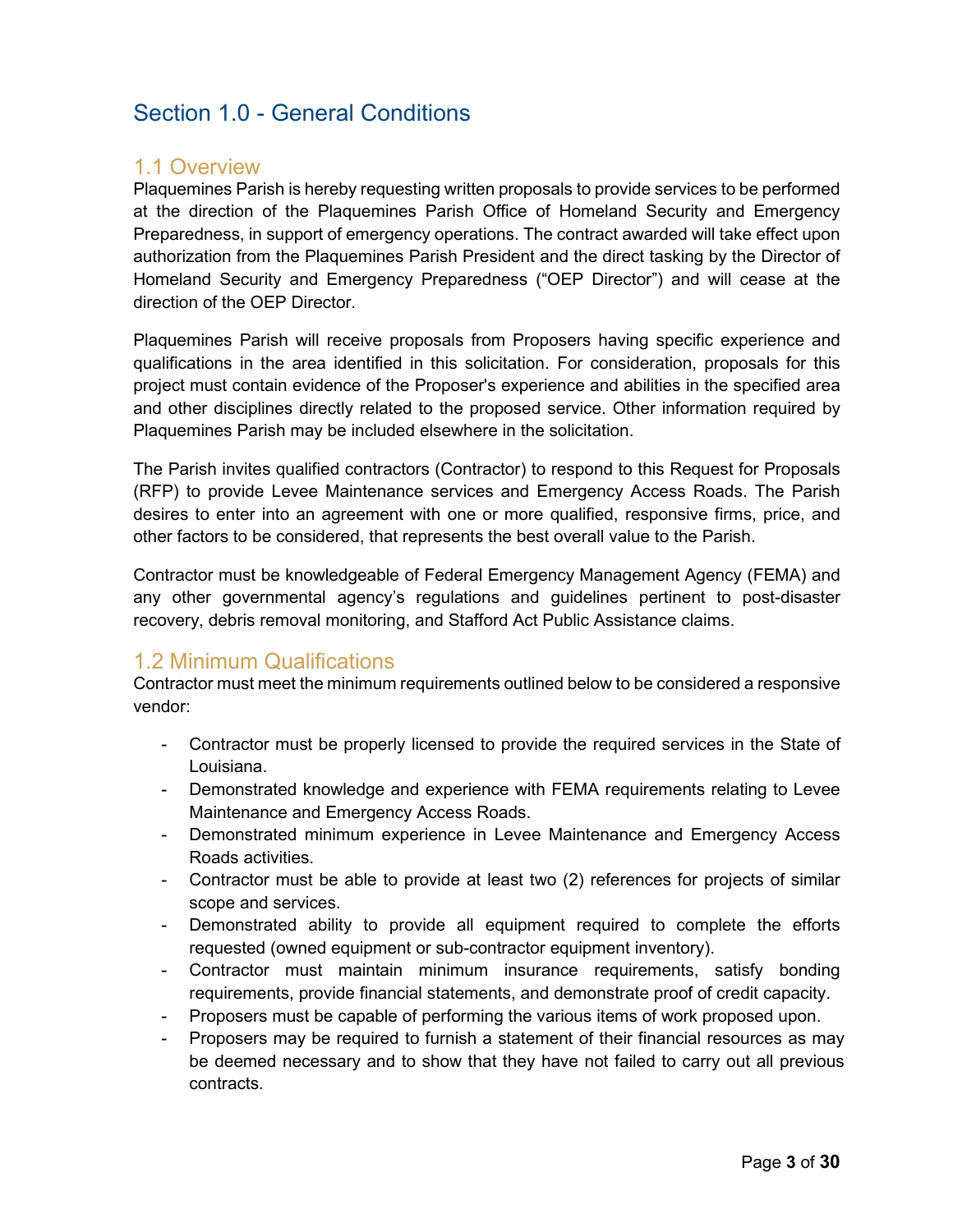Plaquemines Parish reserves the right to reject any offer if the evidence submitted by, or investigation of, the Proposer fails to satisfy Plaquemines Parish that the Proposer is properly qualified to carry out the obligations of the contract and to complete the work described therein.

#### <span id="page-4-0"></span>1.3 Schedule

While it is the Parish's intent to strictly adhere to the following schedule, modifications may be required. Adjustments will be communicated in an addendum if necessary. All times listed below are in Central Time (CT).

| <b>Task</b>                         | <b>Date</b>   | <b>Time</b> |
|-------------------------------------|---------------|-------------|
| <b>Public Advertisement</b>         | May 31, 2022  | N/A         |
| <b>Question Deadline</b>            | June 13, 2022 | 12:00 PM    |
| <b>Proposal Submission Deadline</b> | June 17, 2022 | $10:00$ AM  |

#### <span id="page-4-1"></span>1.4 Point of Contact

All communication concerning this RFP should be issued in writing, contain the RFP number (RFP # 22-11-06) in the subject line, and be directed solely to the point of contact at the email address below. To ensure Contractors receive all relevant communications pertaining to this RFP, Contractors are encouraged to submit an email with a request to be included on the interested parties list

Plaquemines Parish Government Attention: Ken Dugas, Chief Engineer Engineering & Public Works Department 333 F. Edward Hebert Blvd., Bldg. 500 Belle Chasse, LA 70037

O: (504) 934-6115 [kdugas@ppgov.net](mailto:pharvey@ppgov.net)

#### <span id="page-4-2"></span>1.5 Contract Term and Renewal

It is the intend of the Parish to secure a contract for a one (1) year (12 months) term. Contracts with active task orders may be extended beyond the 12-month term to allow for the completion of designated tasks.

This contract may be extended for a period of an additional one (1) year (12 months) term provided both Contractor and Owner are in agreement to hold firm the accepted contract prices as set out originally in this contract. Should the Contractor and the Owner not agree to extend the Contract, then the Parish will let a new contract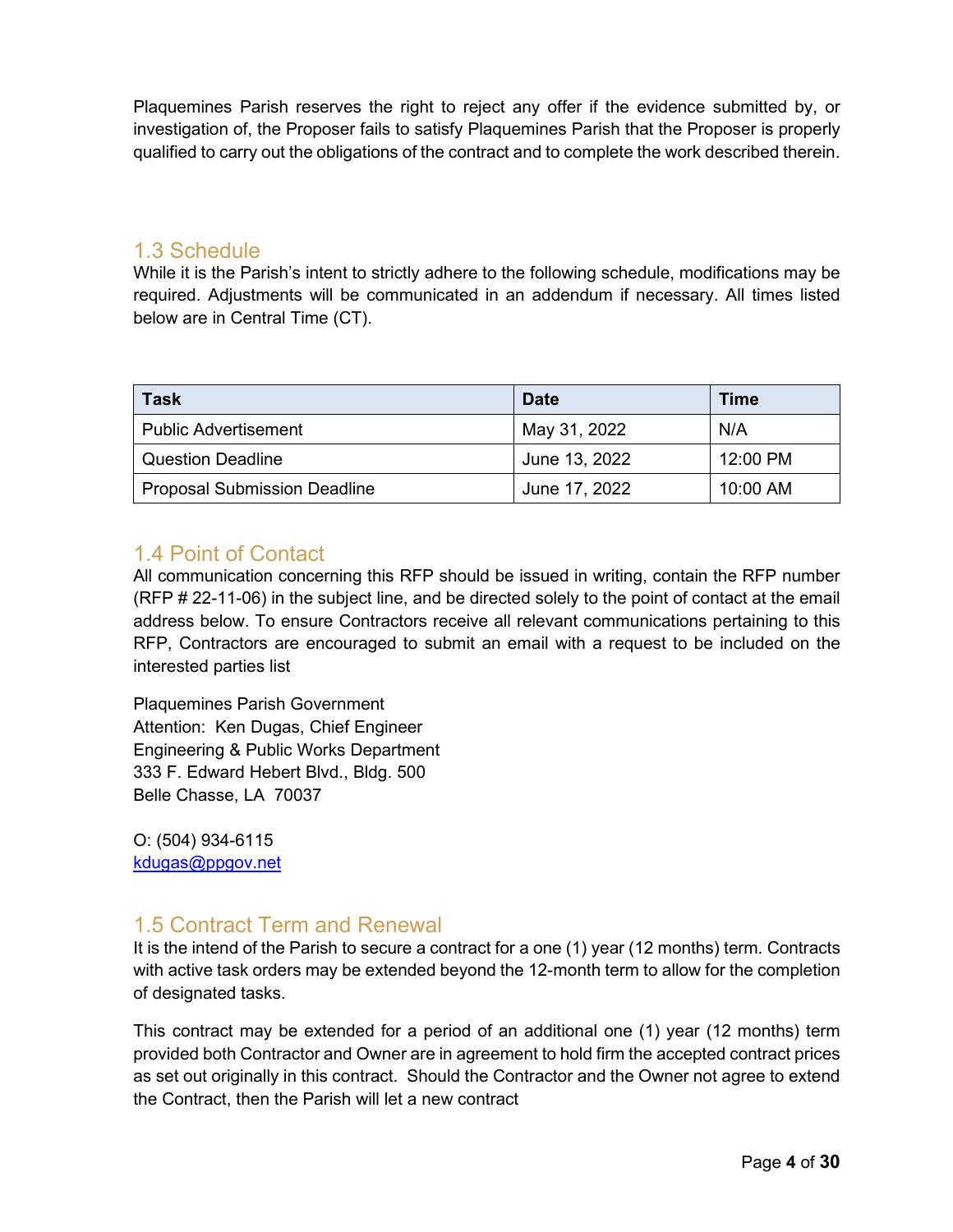Plaquemines Parish Government will only pay for such items and in such quantities as needed from the prices shown on the proposal form herein with all prices and all terms relative to the labor, tools, equipment, and materials necessary to carry out the performance of the work to remain the same as set out originally in this contract.

#### <span id="page-5-0"></span>1.6 Bond Requirements

The Contractor receiving the award shall, upon issuance of a Notice to Proceed or execution of a Task Order for the work to be performed, furnish Performance and Payment Bonds in the amounts equal to the value of the Contract price The bonds must be properly executed and provided to the Parish before starting any work. The bonds shall be executed by a surety company authorized to do business within the State of Louisiana and approved by the Plaquemines parish Government per the general conditions. The bonds shall be subject to forfeiture for failure on the part of the successful bidder to perform its obligations under the contract.

Since this Contract is a Pre-position Emergency Contract, the Contractor affirms that it has sufficient bonding capacity and that, in the face of a major disaster, it has the ability to obtain all required bonds needed to cover the extensive Emergency work which may be required, and which work must be initiated almost immediately

For Contracts of Task Orders of less than five million dollars (\$5,000,000.00) in value, the Contractor may offer bonds equal to or exceeding the proposal at the time of execution of the contract, or with personal guarantees from the proposer's principals and statements of net worth, and/or any letter of guaranty from a bank or financial institution with a statement of net worth.

The bond must meet the requirements of the Louisiana Public Works Act.

#### <span id="page-5-1"></span>1.7 Financial Capability

The respondent shall furnish a Letter of Commitment from a Bonding Agency or Surety that will guarantee issuance of Performance and Payment Bond. The letter should include a statement confirming the Contractor's bonding limits are equal to or greater than three (3) million dollars

All Contractors shall supply a financial statement for each of the past two (2) years. A third party prepared financial statement is acceptable if audited statements are not available. Any such third-party statement shall be signed and certified by the third party Certified Public Accountant (CPA).

Contractors must provide a letter from their financial institution establishing their access to financing should it be needed for this project. The Parish requires Contractors to maintain access to one (1) million dollars in credit for this project.

#### <span id="page-5-2"></span>1.8 Insurance Requirements

Within seven (7) days of contract execution the Contractor must provide the Parish with insurance certificates to include coverage for the following: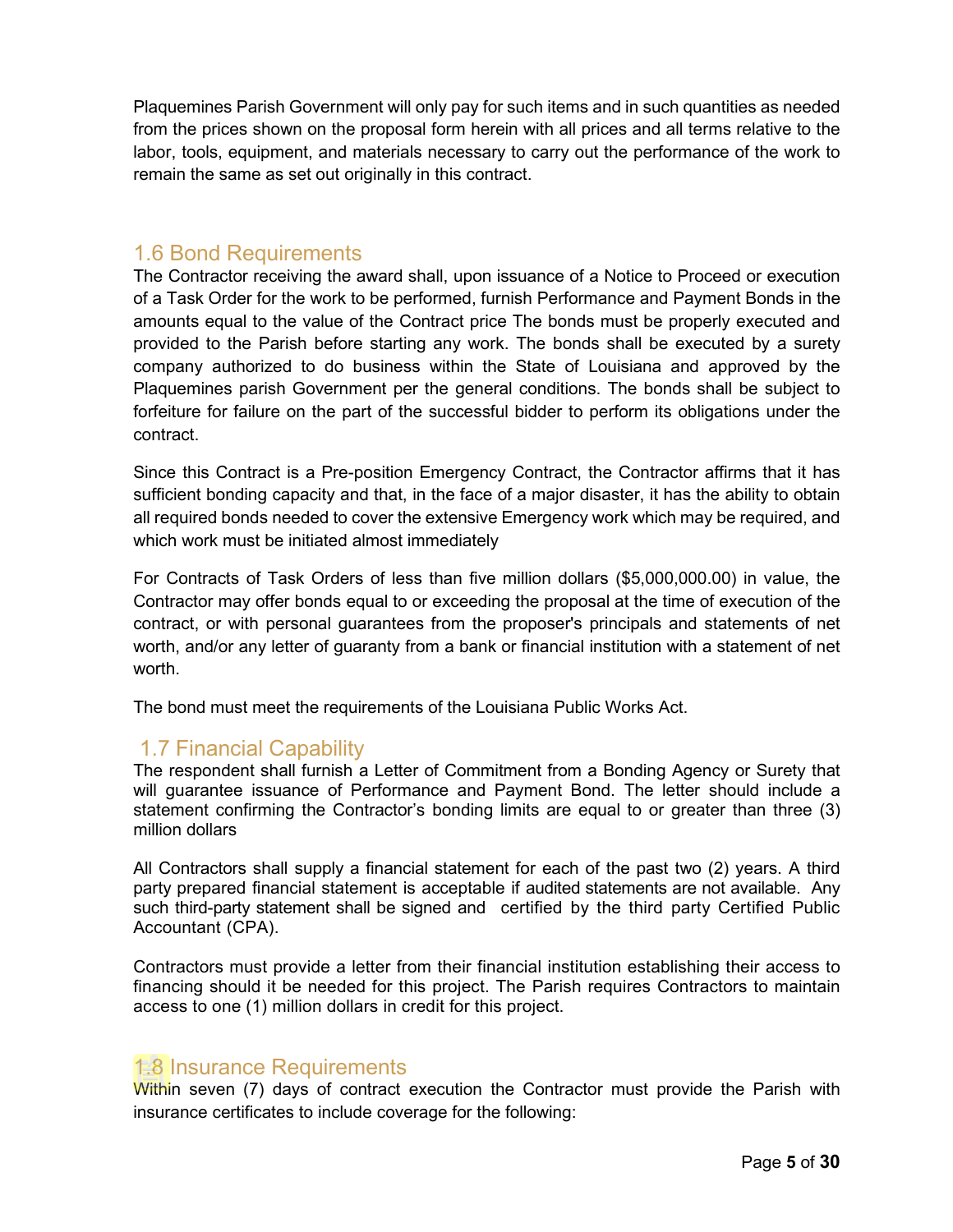- Worker's Compensation/Employers' Liability Insurance in at least the limits as required by LA Revised Statute (RS) -TITLE 23. LABOR AND WORKER'S COMPENSATION.
- Comprehensive General Liability Insurance, including, but not limited to, Independent, Contractor, Contractual, Premises/Operations, Products/Completed Operation and Personal Injury covering liability assumed under indemnification provisions of this contract, with limits of liability for personal injury and/or bodily injury, including death, of not less than \$1,000,000.00/\$3,000,000.
- Comprehensive Automobile and Truck Liability, covering owned, hired, and non-owned vehicles with minimum limits of \$1,000,000.00/\$3,000,000. Coverage shall be on an "occurrence" basis, such insurance to include coverage for loading and unloading hazards.

Each insurance policy shall include the following conditions by endorsement to the policy:

- Each policy shall require that thirty (30) days prior to expiration, cancellation, non- renewal, or any material change in coverages or limits, a notice thereof shall be given to the Parish by certified mail Contractor shall also notify the Parish, in a like manner, within twenty-four (24) hours after receipt, of any notices of expiration, cancellation, non- renewal, or material change in coverage received by said Contractor from its insurer; and nothing contained herein shall absolve the Contractor of this requirement to provide notice.
- Companies issuing the insurance policy, or policies, shall have no recourse against the Parish for payment of premiums or assessments for any deductibles which all are at the sole responsibility and risk of the Contractor.
- The term "Parish" shall include all Authorities, Boards, Bureaus, Commissions, Councils, Divisions, Departments, and Offices of the Parish and individual members, employees thereof in their official capacities, and/or while acting on behalf of the Parish.
- The Parish shall be endorsed to the required policy or policies as an additional insured. The policy clause "Other Insurance" shall not apply to any insurance coverage currently held by the Parish to any such future coverage, or to the Parish's Self-Insured Retention's of whatever nature.

Contractor hereby waives subrogation rights for loss or damage against the Parish.

#### <span id="page-6-0"></span>1.9 Irrevocable Offer

Contractor commits that a proposal offered in response to this solicitation guarantees a firm and irrevocable offer for a period of thirty (30) days from date of submission deadline. This period may be extended by the Parish as necessary to facilitate contract award. Contractors may submit a written request to withdrawal their proposals prior to the submission deadline or after the thirty (30) day irrevocable offer period expires otherwise the proposal shall remain firm until an award is announced.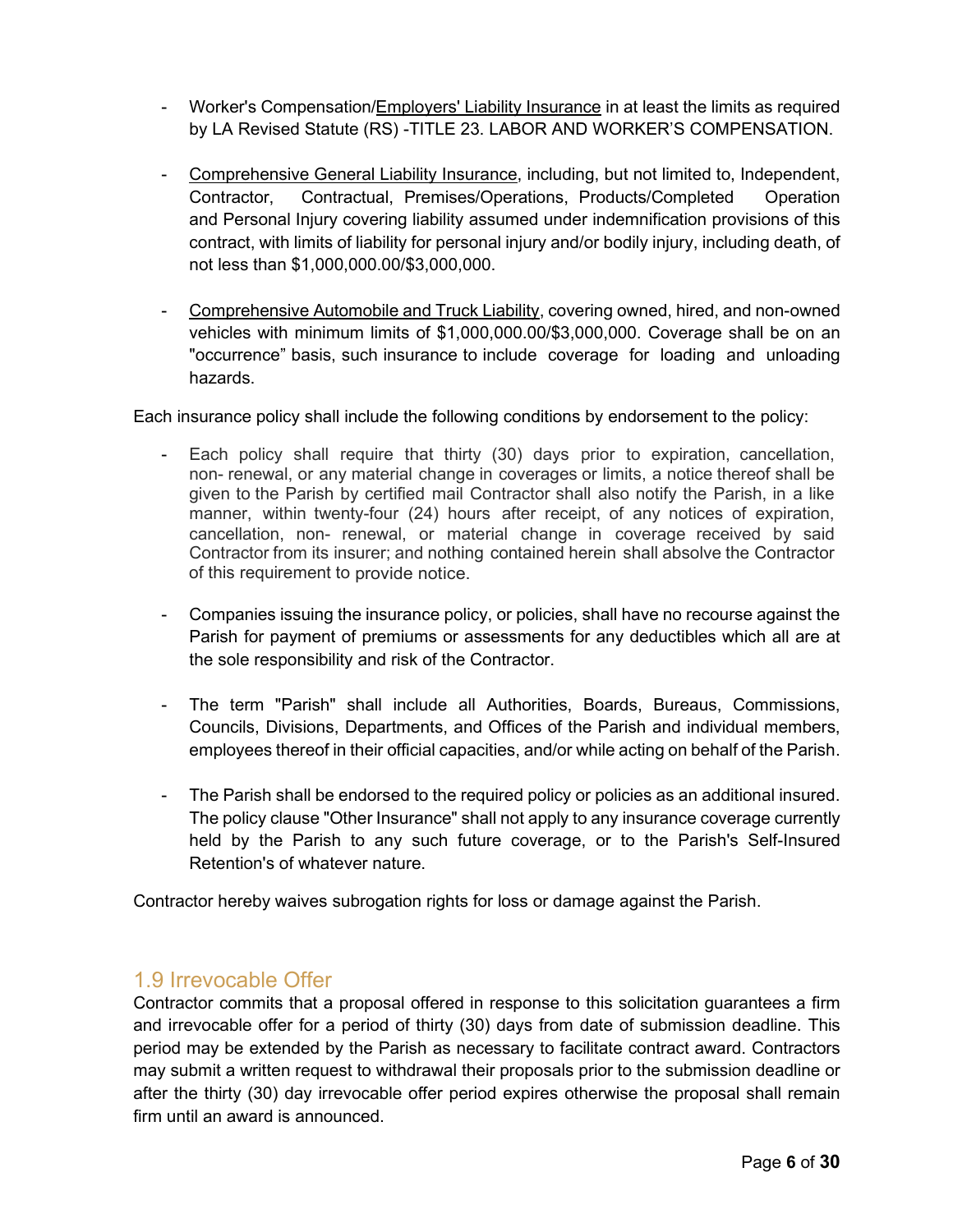### <span id="page-7-0"></span>1.10 Conflict of Interest

Contractor confirms that it presently has no interest and shall not acquire any interest, direct or indirect, which would conflict in any manner or degree with the performance of the services required to be performed under the contract.

#### <span id="page-7-1"></span>1.11 Disadvantaged and Small Business Enterprises

The Parish is committed to fostering the development and economic growth of small and disadvantaged business enterprises. To this end, the participation by small and disadvantaged business enterprises in this solicitation as both prime contractors and subcontractors is encouraged. Minority and women's business enterprises are solicited to submit a proposal as prime contractors and are encouraged to make inquiries regarding potential subcontracting opportunities and equipment, material and/or supply needs.

All firms submitting a proposal MUST make positive efforts to use small and minority owned business and women business enterprises. See 2 C. F. R. §200.321 *Contracting with small and minority businesses, women's business enterprises, and labor surplus area firms*.

§200.321 Contracting with small and minority businesses, women's business enterprises, and labor surplus area firms.

- The non-Federal entity must take all necessary affirmative steps to assure that minority businesses, women's business enterprises, and labor surplus area firms are used when possible.
- Affirmative steps MUST include:
	- Placing qualified small and minority businesses and women's business enterprises on solicitation lists.
	- Assuring that small and minority businesses, and women's business enterprises are solicited whenever they are potential sources.
	- Dividing total requirements, when economically feasible, into smaller tasks or quantities to permit maximum participation by small and minority businesses, and women's business enterprises.
	- Establishing delivery schedules, where the requirement permits, which encourage participation by small and minority businesses, and women's business enterprises.
	- Using the services and assistance, as appropriate, of such organizations as the Small Business Administration and the Minority Business Development Agency of the Department of Commerce; and
	- Requiring the prime contractor, if subcontracts are to be let, to take the affirmative steps listed in paragraphs (1) through (5) of this section.

Documentation of compliance with the affirmative steps will be required prior to execution of any contract awarded.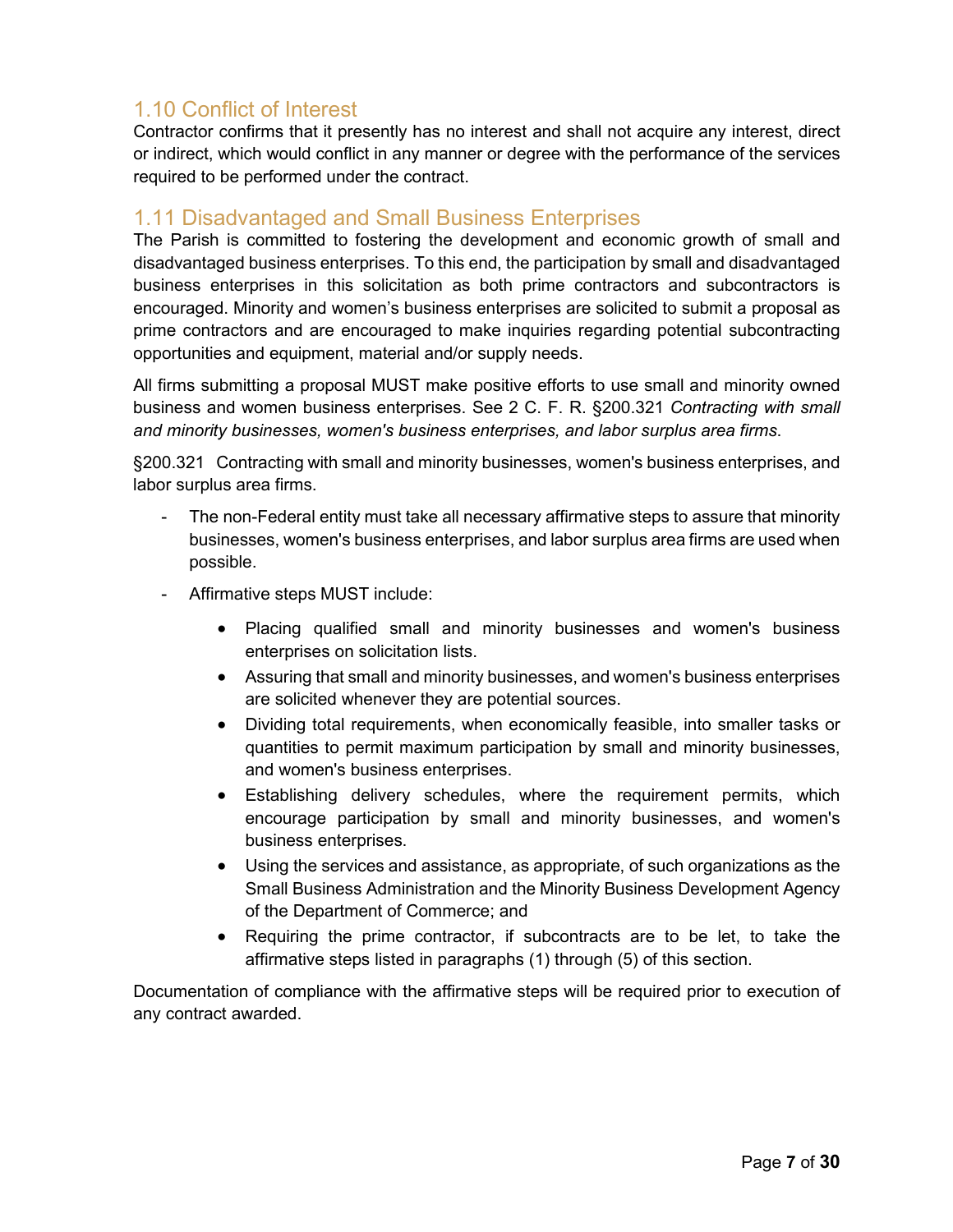#### <span id="page-8-0"></span>1.12 Provisions for Federally Assisted Projects

FEMA and other Federal agencies provide disaster-related assistance through various financial assistance programs. These programs generally require compliance with one or more applicable laws including laws that govern procurement procedures. Section 5.0 of this RFP includes the required provisions pertaining to this solicitation.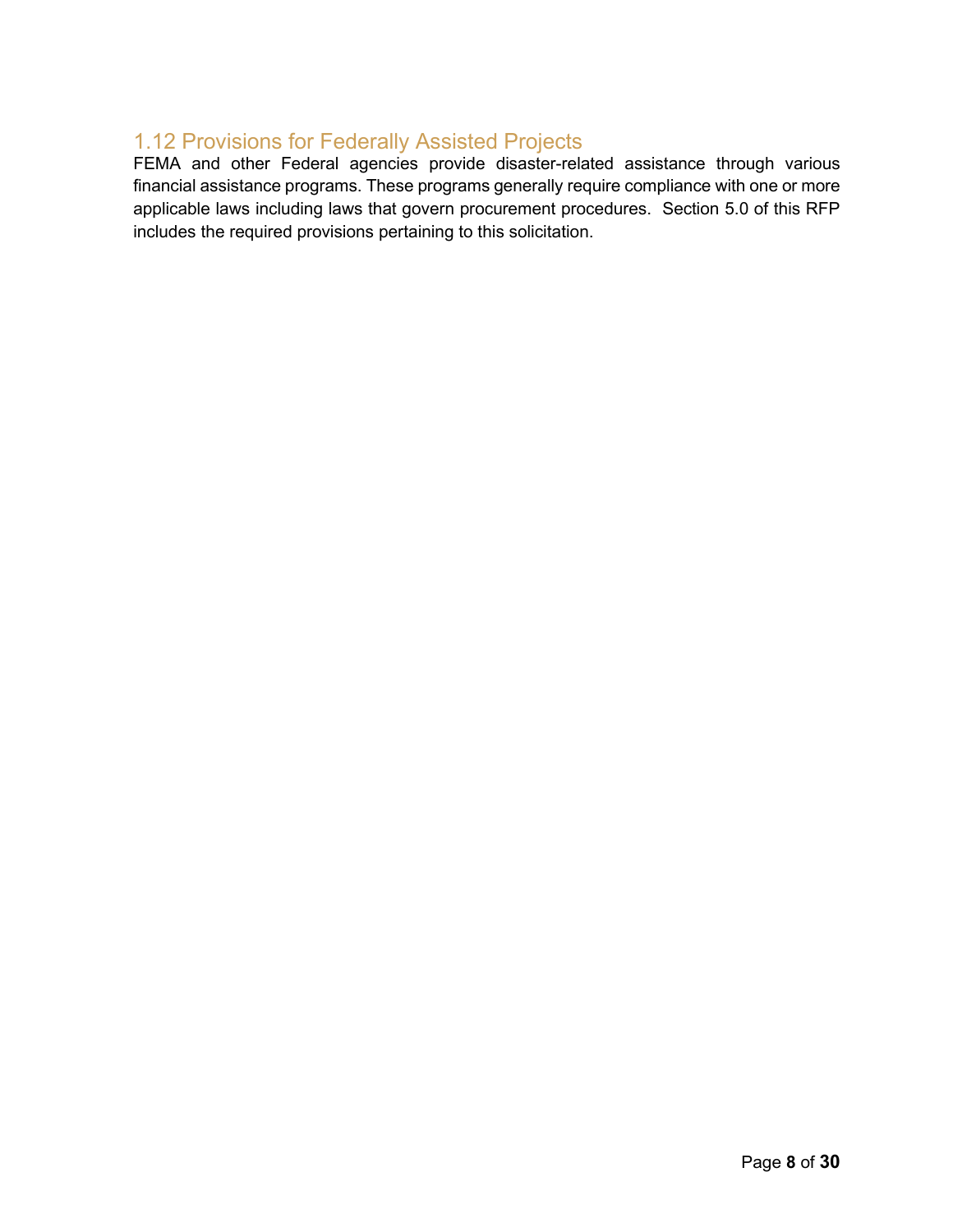## <span id="page-9-0"></span>Section 2.0 – Procurement Process and Proposal Requirements

This section includes general instructions designed to ensure all Contractors understand the procurement process for this RFP and develop proposals in a format acceptable to the Parish.

#### <span id="page-9-1"></span>2.1 Question Submission

Contractors are encouraged to submit questions or requests for clarification to ensure a full understanding of the proposal requirements and the scope of services requested. Questions must be directed to the point of contact identified in Section 1.4 and in adherence with the schedule outlined in Section 1.3.

#### <span id="page-9-2"></span>2.2 Addenda

If the Parish finds it necessary to supplement, clarify, or modify any portion of this RFP, a written addendum will be issued to interested parties and incorporated into the bidding docs. It is the Contractor's responsibility to ensure they have received any and all addenda that may be issued.

#### <span id="page-9-3"></span>2.3 Reserved Rights

The Parish reserves the right to accept or reject all proposals, with or without cause, when doing so is perceived in the best interest of the Parish. The Parish reserves the right to waive technicalities or request additional information or clarification from Contractors. The Parish reserves the right to accept the proposal which, in its sole judgement, best serves the interest of the Parish. This RFP does not constitute a guarantee from the Parish.

#### <span id="page-9-4"></span>2.4 Contract

It is the intent of the Parish to award one or more contracts to the Contractor(s) that are deemed responsive and best serve the interest of the Parish. Contractors must be willing to accept the terms and conditions contained within.

#### <span id="page-9-5"></span>2.5 Evaluation Criteria

An evaluation committee, made up of Plaquemines Parish Government employees, shall review and evaluate all submittals. The evaluation committee will only review the response to the RFP for selection of finalists. It is therefore important that proposers emphasize specific information pertinent to the work. It is recommended that all proposals clearly address the below evaluation criteria.

**Step I:** Proposals will be reviewed to assure compliance with the minimum specifications. Proposals that do not comply with the minimum specifications will be rejected immediately, receiving no further consideration.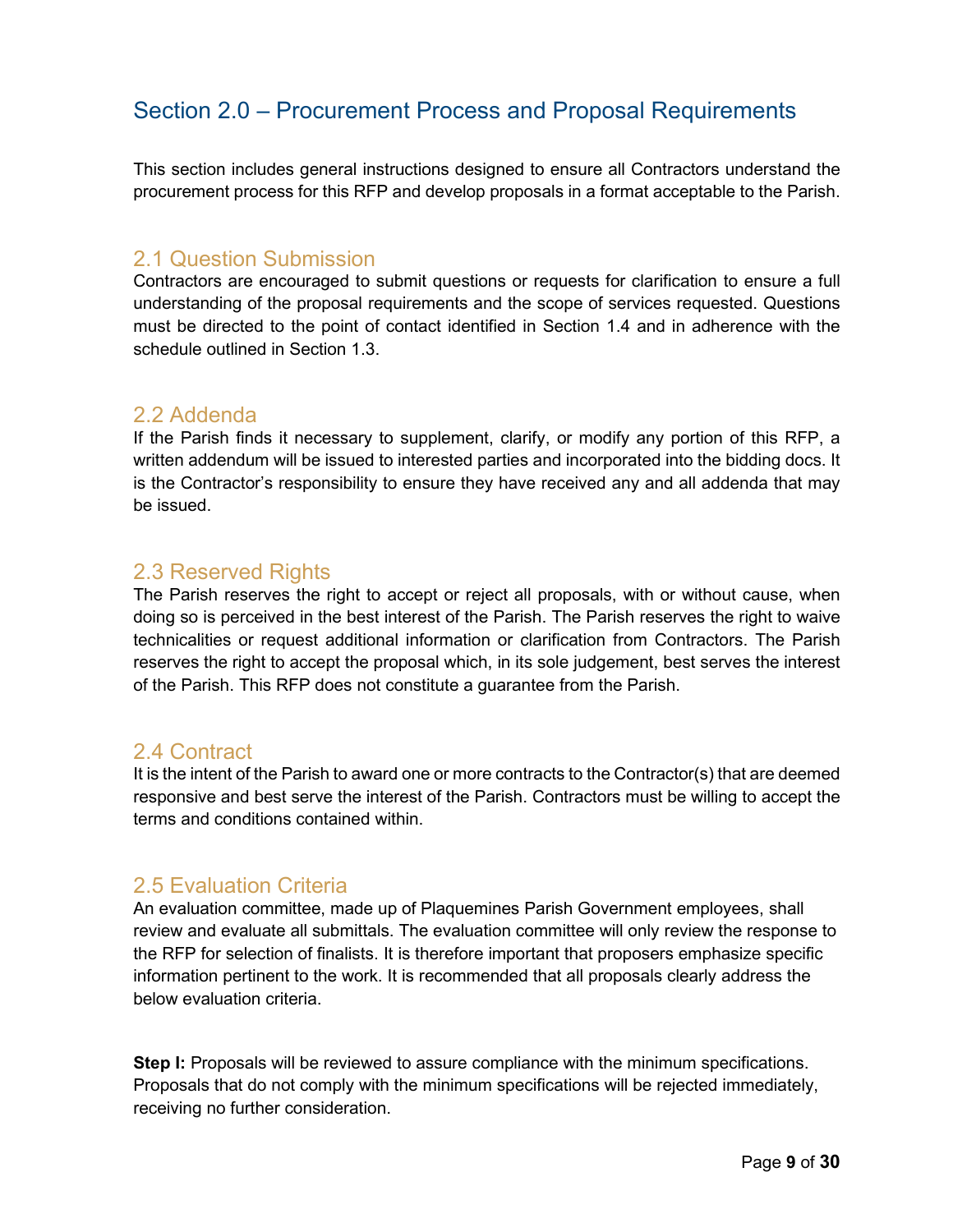**Step II:** The evaluation criteria define the factors that will be used by the evaluation committee to evaluate and score responsible and qualified proposals. Proposers shall include sufficient information to allow the evaluation committee to thoroughly evaluate and score their proposals. Each proposal submitted shall be evaluated and ranked by the evaluation committee. The contract will be awarded to one or more qualified contractors per the evaluation criteria listed below:

#### Qualifications of the Contractor

…………………………………………………………………….…30%

- Number of years of experience in relevant business area
- Number of similar emergency projects
- Background in handling similar size projects
- Degree of experience in all areas of emergency response, management, and recovery
- Experience with FEMA reimbursement programs and funding issues
- Proof of satisfactory or better performance on contracts of similar scope and size

#### Qualifications of

Staff……………………………………………………….……….…………….….20%

- Assurance of dedicated project team
- Experience of key team members in area identified under experience of prospective contractor
- Affirmative Action of prospective contractor
- Education and experience of prospective contractor personnel

#### Work Plan

……………………………….……………….……………...……………………………20%

- Availability of crews to provide services immediately
- Detailed Deployment Plan of how work will be performed
- Invoicing program
- History of satisfactory payment procedures of subcontractors
- Availability, capacity, and adequate resources to fulfill the proposed scope of work

#### Price

………………………………………………………...…….…………………………………...30%

- Pricing schedule will be evaluated for reasonableness
- All line items must be priced exactly as quoted within the RFP

regardless of any alternates which may be proposed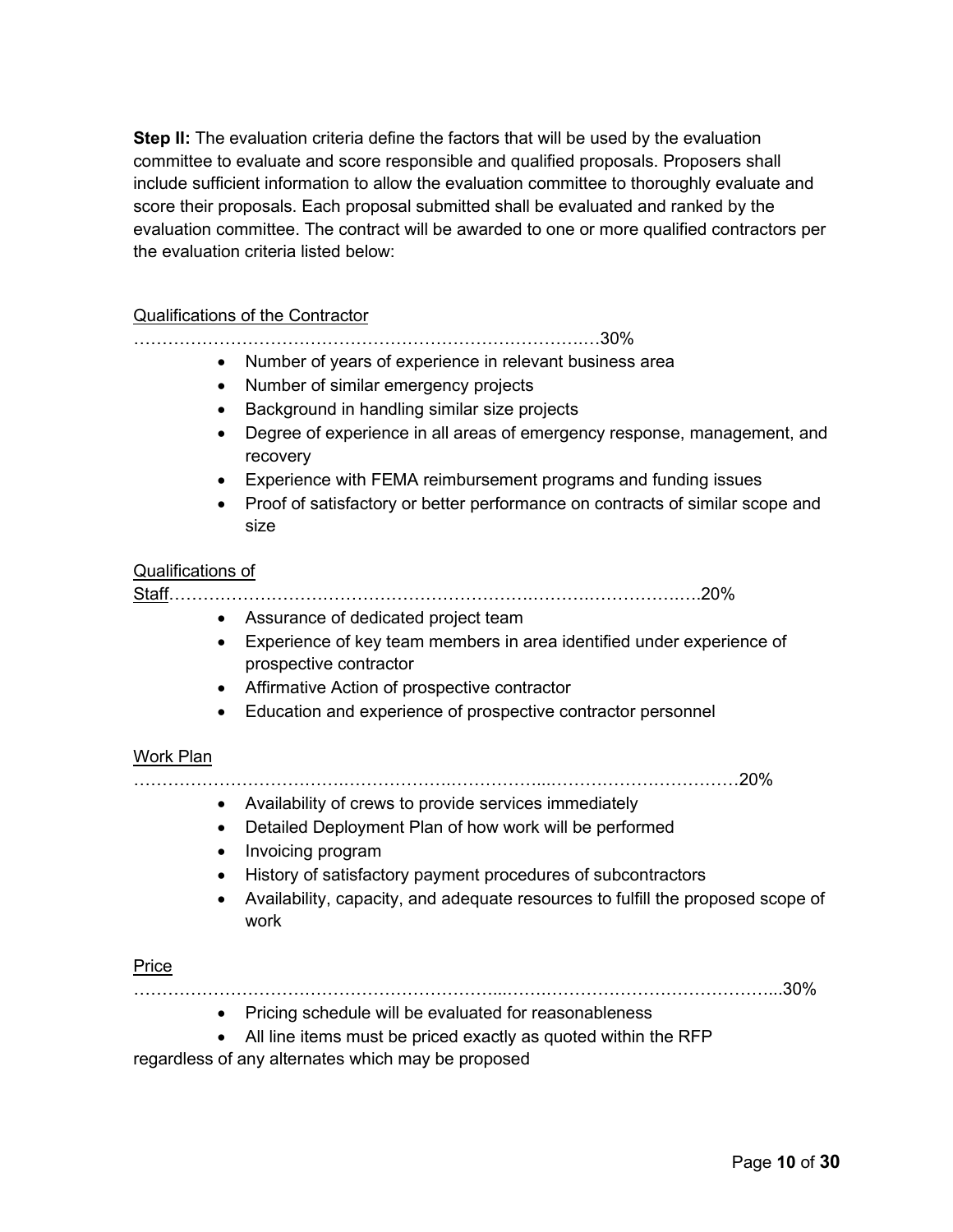**Step III**: Plaquemines Parish's Director of Emergency Preparedness will contact the Proposer that best meets Plaquemines Parish's needs (based on factors evaluated in Step II) and attempt to negotiate a contract that is deemed acceptable by both parties.

#### <span id="page-11-0"></span>2.6 Submission Requirements

- Proposal forms must be filled out in ink or typed on the proposal form provided. Proposer shall submit proposals in three (3) complete hard copies, and (1) complete digital copy. Illegibility or ambiguity may constitute justification for rejection of the proposal. Envelopes containing proposals shall be properly addressed and sealed. Contractor's License Number shall be shown on the outside of the sealed proposal. An Asbestos License by the Prime Contractor shall not be required. If asbestos services are required, Contractor shall provide a Subcontractor with these qualifications.
- It is the desire of the Plaquemines Parish Government to increase the participation of Minority Business Enterprises (MBE) and Women Business Enterprises (WBE) in its contracting and procurement programs. Small and minority businesses, women's business enterprises, and labor surplus area firms are encouraged to participate in this RFP.

#### <span id="page-11-1"></span>2.7 Preparation Costs

All costs associated with the development, production, and delivery of Contractor proposals are solely those of the Contractor. The Parish will not reimburse any Contractor for expenses incurred during this procurement process. The Contractor also agrees that the Parish bears no responsibility for any costs associated with administrative or judicial proceedings resulting from this solicitation process.

#### <span id="page-11-2"></span>2.8 Proposal Layout

Contractors are required to follow the proposal layout defined below to enable ease review and evaluation consistency. Deviation from this format may cause proposals to be deemed nonresponsive.

- **Executive Summary/Letter** Provide a brief introduction to the Contractor, a summary of their proposal, and the Contractor's primary point of contact and authorized signatory. (2-page limit)
- **Table of Contents** Provide a table of contents that identifies each section of the proposal and the corresponding page numbers. (1-page limit)
- **Section 1. Firm Qualifications and References** Provide evidence that the Contractor meets the minimum qualifications identified in Section 1.2 and include a minimum of two (2) references from clients whom the Contractor has provided similar services in the past. Include the name of the client, contact information, contract term and value, services provided, and the amount of debris/debris types collected. (10-page limit)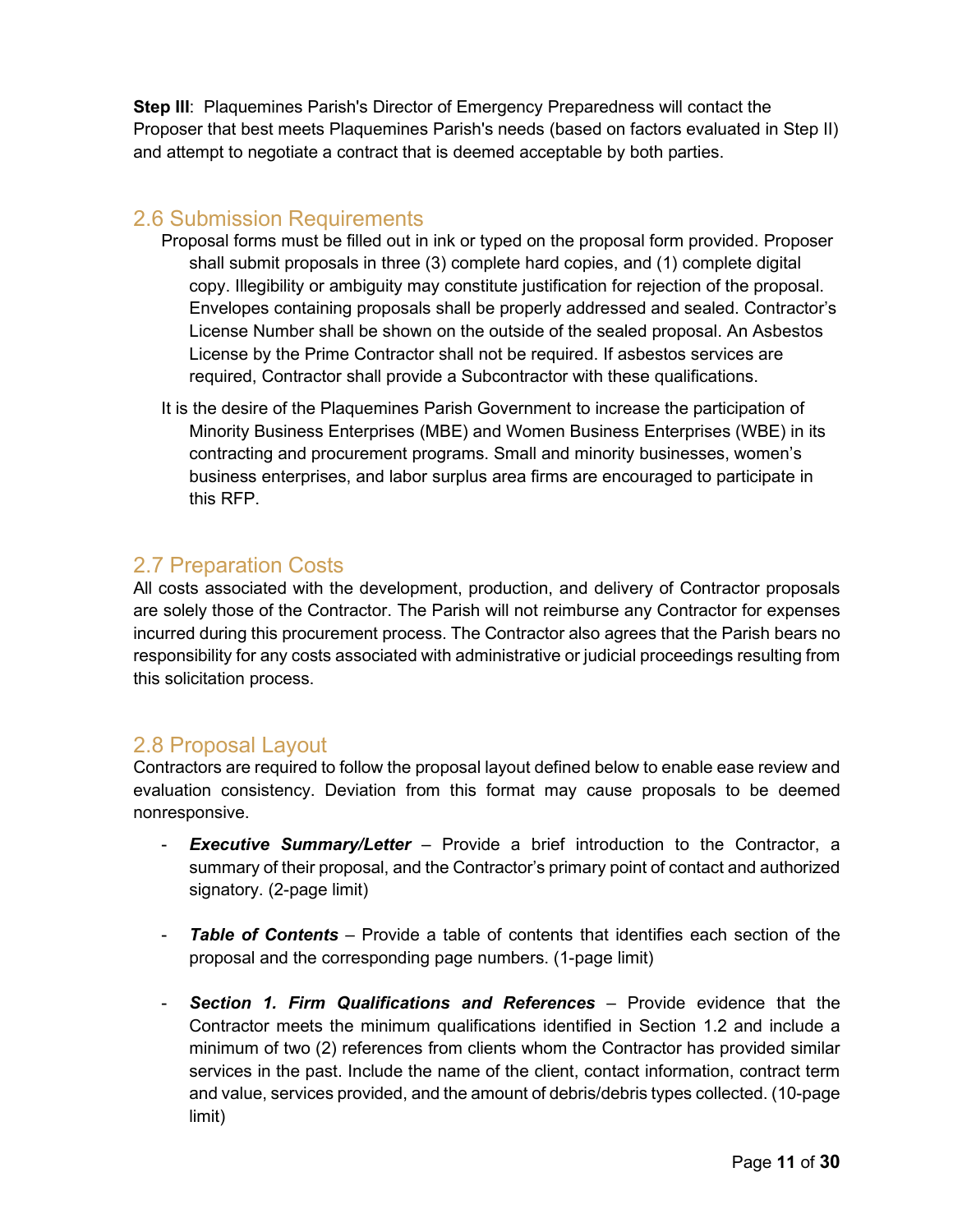- *Section 2. Past Project Experience* Provide a detailed summary of similar projects performed in the past. Include the name of the client, the event/FEMA declaration, and a detailed description of the services provided. (15-page limit)
- **Section 3. Key Personnel** Provide an organization chart and resumes for all key project personnel. This should include at a minimum the Project Manager, Operations Manager(s), Field Supervisors, crew leader, loading monitors, dump site monitors, and key sub-contractor personnel. (20-page limit)
- **Section 4. Project Understanding and Approach** Provide a comprehensive understanding of the services required and the Contractor's means and methods for providing these services. Provide an approved OSHA safety plan. One copy of the Safety Plan shall be provided within three (3) working days of contract award. Plan outlining hurricane preparedness and any necessary procedures required to protect equipment, public and private property, and the integrity of the levee system the contractor is presently working on (25-page limit)
- **Section 5. Cost Proposal** Complete fee schedule. If additional roles/rates are included Contractor must provide a description of the roles responsibilities. (Form provided)
- **Section 6. Required Forms** Complete and include each of the required forms:

Byrd Anti-Lobbying Amendment Certification Drug Free Workplace Certification Equal Employment Opportunity Certification Non-Collusion Oath Good Faith Affidavit Proof of Insurance (Contractor provided) Proof of Bonding Capacity (Contractor provided) Proof of Credit Capacity (Contractor provided) Financial Statements (Contractor provided)

#### <span id="page-12-0"></span>2.9 Assertion of Contractor Confidentiality

Contractors that desire to keep supplied information confidential must assert proprietary, trade secret, intellectual property, or otherwise confidential claims specific to those sections or subsections of their proposal. Contractors must provide statutory citation(s) supporting their claim of confidentiality. Simply identifying the entire proposal as confidential may be grounds for disqualification.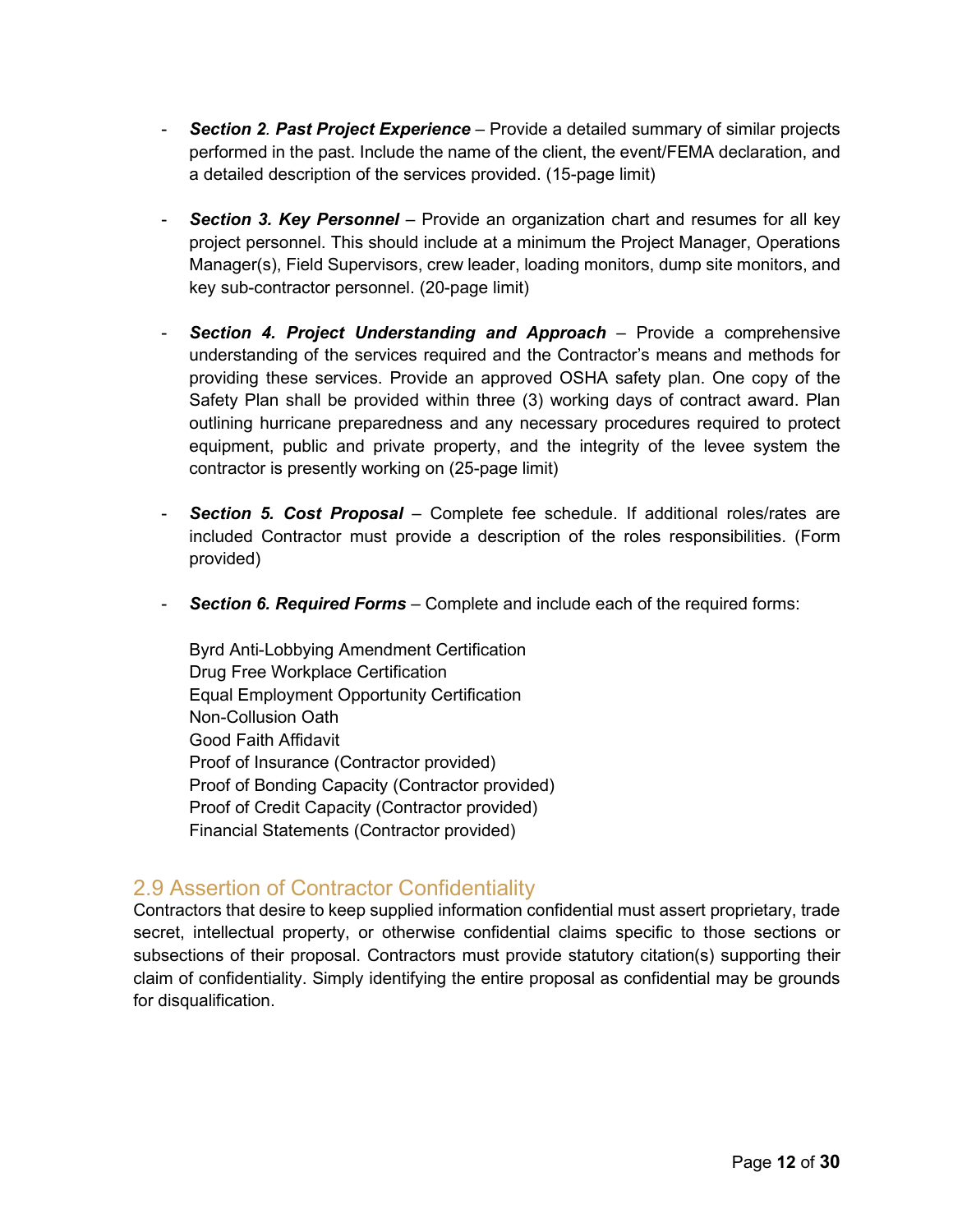## <span id="page-13-0"></span>Section 3.0 – Scope of Services

The Plaquemines Parish Department of Engineering & Public Works requests proposals for the purpose of providing services and resources in support of emergency operations regardless of and in spite of the cause (natural, man-made, or technological). This contract will take effect upon Declaration of Emergency by the Plaquemines Parish President and the direct tasking by the Emergency Operations Center and will cease at the discretion of the Emergency Operations Center. These proposals must demonstrate the capacity to expand services to span Type 1 –Type 5 Incidents impacting Plaquemines.

The Contractor shall provide all equipment, labor, and material for work as specified herein and in the Work Order(s). The Contractor shall provide all labor and materials necessary to fully operate and maintain all equipment under this contract. The Contractor shall provide sufficient management, administration, supervision and safety and quality controls to assure the safety, quality, completeness, and timely progress of the work. The Contractor will conduct the work so as not to interfere with other disaster response and recovery activities of federal, state, and local governments or agencies or any public utilities. The Contractor shall be capable of providing multiple crews to work in several locations at one time, including simultaneous work with multiple crews on both the East and West bank of the Parish. The Contractor shall remove all dirt, mud, debris, etc. from areas impacted during this work, including, but not limited to roadways and levees. If the Parish ascertains that additional crews are needed to complete the work as scheduled, the Contractor shall comply with the Parish's request for additional crews.

#### <span id="page-13-1"></span>3.1 General

Plaquemines Parish is seeking Request for Proposals for pre-position contracts for disaster services related to Levee Maintenance and preparations as a direct result of a major storm/disaster event. The Department of Engineering and Public Works will accept proposals from qualified contractors with experience in earthwork and emergency preparedness. This RFP is for providing rip rap, sand, clay material, and Limestone (traffic maintenance aggregate) and installing it on or along levees on the East and West Bank of Plaquemines Parish, as directed by Parish, as well as to provide the material mentioned and install it in areas designated by PPG for Emergency Access. All Plaquemines Parish levees could be considered for work sites under the emergency contract. **The focus of this proposal request is for a land-based operation**.

The Contractor(s) shall provide unit pricing for the above services utilizing the Price Proposal Forms provided in Section 4.

#### <span id="page-13-2"></span>3.2 Damage

The Contractor shall immediately repair and/or clean all roadways, sidewalk, levees, canal banks, utilities, pipelines, drainage structures and other features that are damaged by Contractor operations.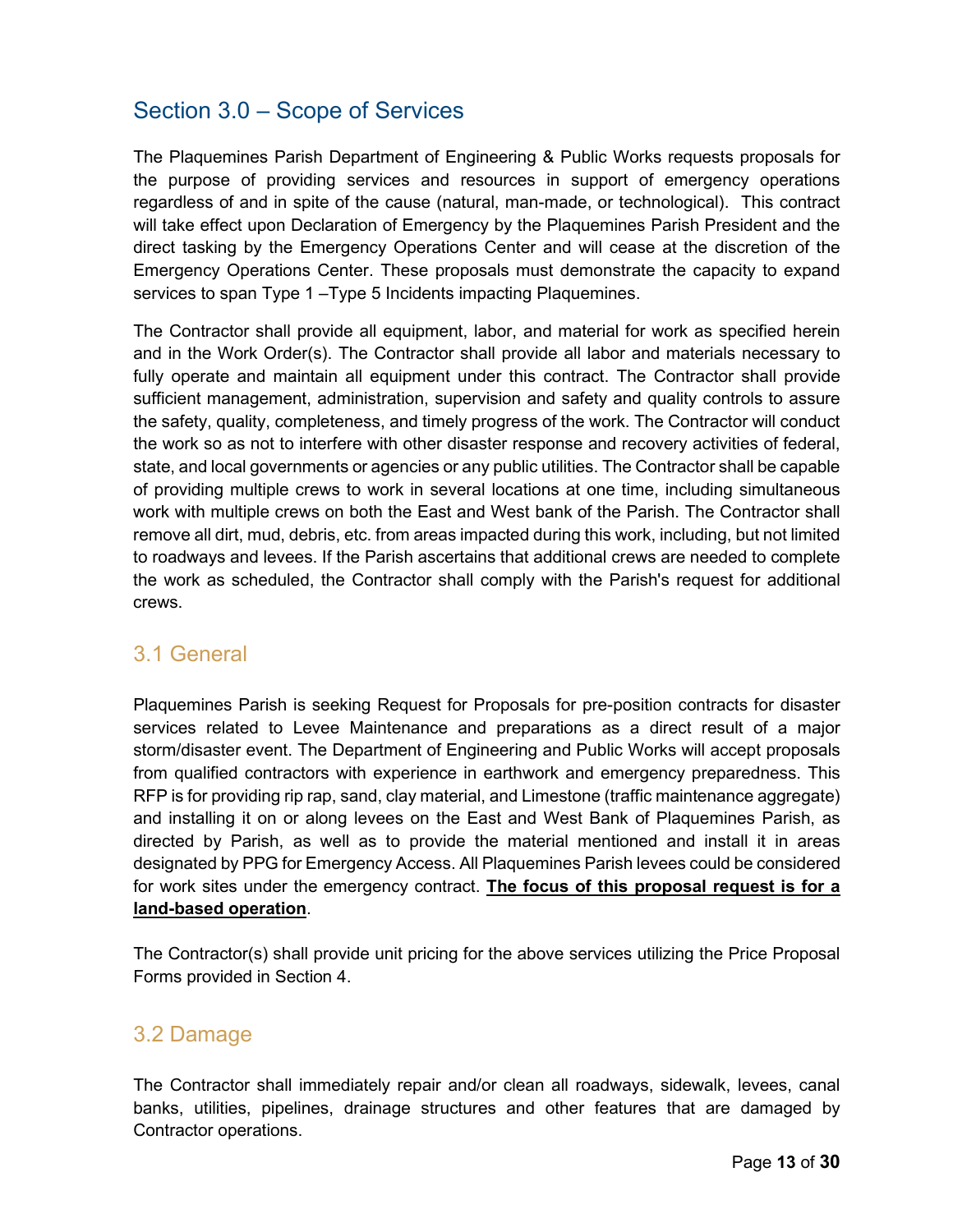This will include re-sloping damaged surfaces to original grade, at no cost to the Parish. The Contractor shall hold forever harmless Plaquemines Parish Government , its elected officials , agencies, boards and commissions , employees, its contractors , representatives , servants and its insurers, from any and all claims , damages, losses, demands, expenses , fines, legal fees, and liability as a result of the actions or inactions by the Contractor , its employees, representatives, and/or subcontractors in the performance of work under this contract and further from claims , damages, losses, demands, expense, fines , legal fees, and liability that may result from any compliance or non-compliance imposed by such regulatory authorities . The Owner may also direct the contractor to add additional crews, as necessary.

The contractor must operate during daylight hours and be prepared, at the request of the parish, to work (24) twenty-four hours a day for (7) seven days a week. The contractor shall provide any and all necessary equipment needed to work during night operations at no additional cost to the Parish, unless otherwise noted.

The contractor's personnel and visitors must meet all OSHA personal protection equipment and standard operation regulations for general construction and maritime. Refer to section 3.01 Contractor Safety Plan

#### <span id="page-14-0"></span>3.3 Mobilization and Demobilization

Mobilization shall consist of all preparatory work and operations, including those necessary for movement of personnel, equipment, supplies and incidentals to and from the project sites, installing and maintaining temporary roads and drainage structures needed to access the project sites, the costs of bonds, required insurance and all other pre and post construct ion expenses necessary to perform this work. It shall be noted such expenses are the sole responsibility of the Contractor and are not reimbursable.

#### <span id="page-14-1"></span>3.4 Services

The Contractor shall provide all management, supervision, labor, and equipment necessary to complete the work identified in the work orders. No explosives will be permitted.

A. The Contractor is responsible to document all pre-existing damage.

B. Crew size, composition and any certifications shall be submitted to the Parish for review and/or approval.

C. Levee Maintenance operations cannot commence without a QA/QC monitor representative present.

The Contractor is responsible for ensuring traffic safety in all work areas in accordance with the most stringent Parish, LADOTD, FEMA, and OSHA Rules and Regulations. Flag persons, spotters, temporary signage, or other approved means shall be provided by the Contractor as needed to comply with the above requirement.

### <span id="page-14-2"></span>3.5 Environmental Protection, Historic Preservation, Protection of Property and Restoration

For the purpose of this contract, environmental protection is defined as the retention of the environment in its natural state to the greatest extent possible during execution of this contract.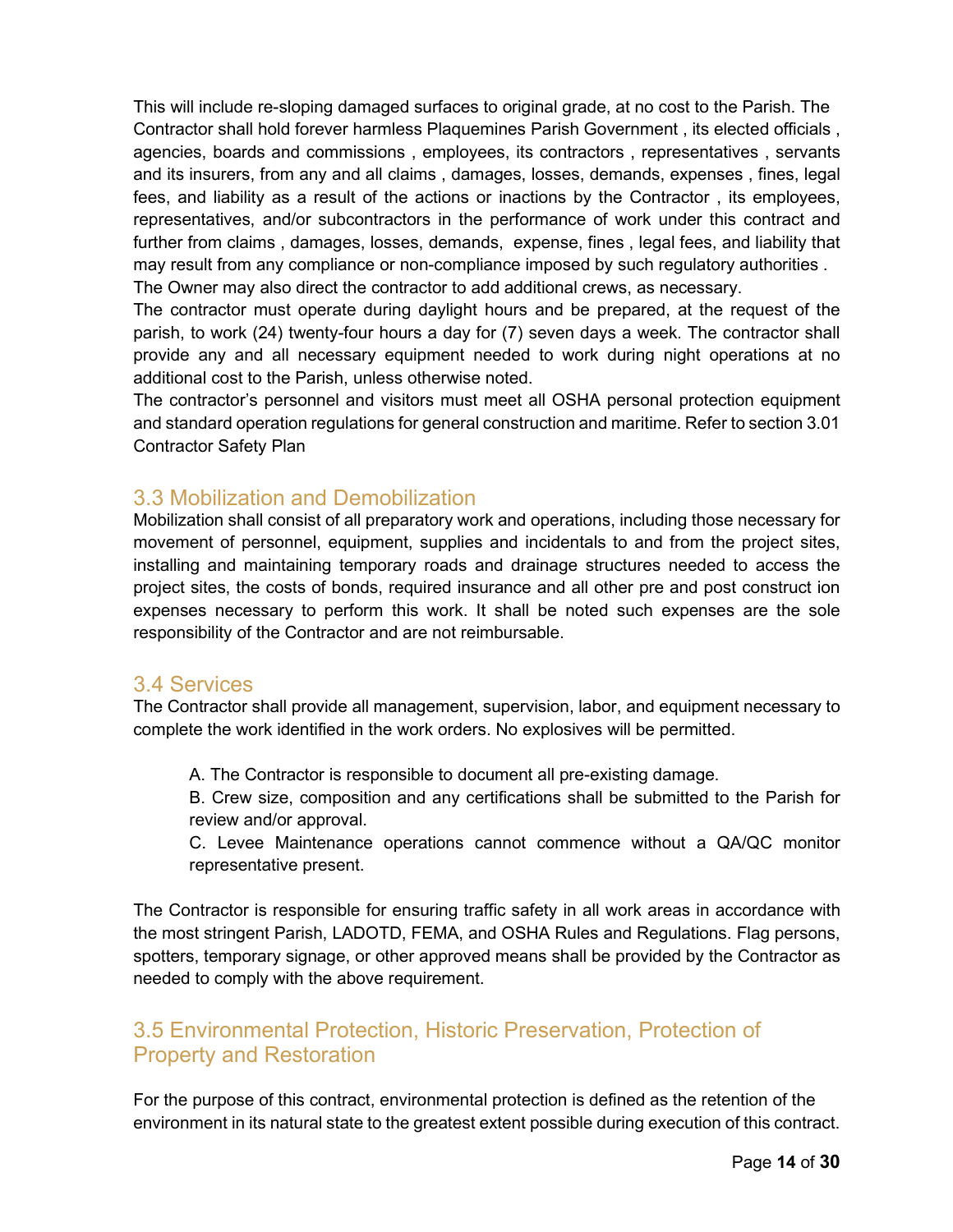Environmental protection requires consideration of air, water and land and involves noise and solid waste management, as well as other pollutants. The Contractor and its subcontractors shall incorporate appropriate measures to manage environmental pollution arising from the sandbagging activities in performance of this contract. Trucks will have their loads covered with tarps during transport. Sandbags shall not be stockpiled along any ROWs (unless approved by Parish or QA/QC personnel).

#### **HISTORICAL AND ARCHAEOLOGICAL CONCERNS OR RESOURCES**

The Contractor shall not remove or disturb any historical, archeological, architectural, or cultural

artifacts relic remains or objects. All items having any apparent historical or archeological interests that are discovered shall be carefully preserved. The Contractor shall leave the archeological find undisturbed and immediately report to:

- A. QA/QC Monitor
- B. State Historic Preservation Officer

#### **HAZARDOUS AND SENSITIVE MATERIALS**

A. The Contractor shall not remove or disturb any human remains if human remains are encountered at a site during work activities, all work at that site shall be stopped. The Contractor shall immediately notify:

- 1. QA/QC Monitor
- 2. Local Law Enforcement
- 3. Local Government Officials

B. If the Contractor encounters animal remains, the remains shall be secured onsite, and work may continue. The Contractor shall immediately notify:

- 1. QA/QC Monitor
- 2. Local Government Officials
- Pre-Position Emergency Contract for

Levee Maintenance

C. If the Contractor encounters ammunition, weapons, or explosives on site or during sandbagging/cleanup activities, all work shall be stopped in the adjacent area. Work may continue in other areas on site. The Contractor shall immediately notify:

- 1. QA/QC Monitor
- 2. Local Law Enforcement
- 3. Local Government Officials

D. If the Contractor encounters valuables, such items shall be secured onsite, and work may continue. Valuables may include jewelry, cash, safes, and other items of monetary or sentimental value. Under no circumstance shall Contractor employees keep any found items for souvenirs or other uses. The Contractor shall immediately notify:

1. QA/QC Monitor

2. Local Government Officials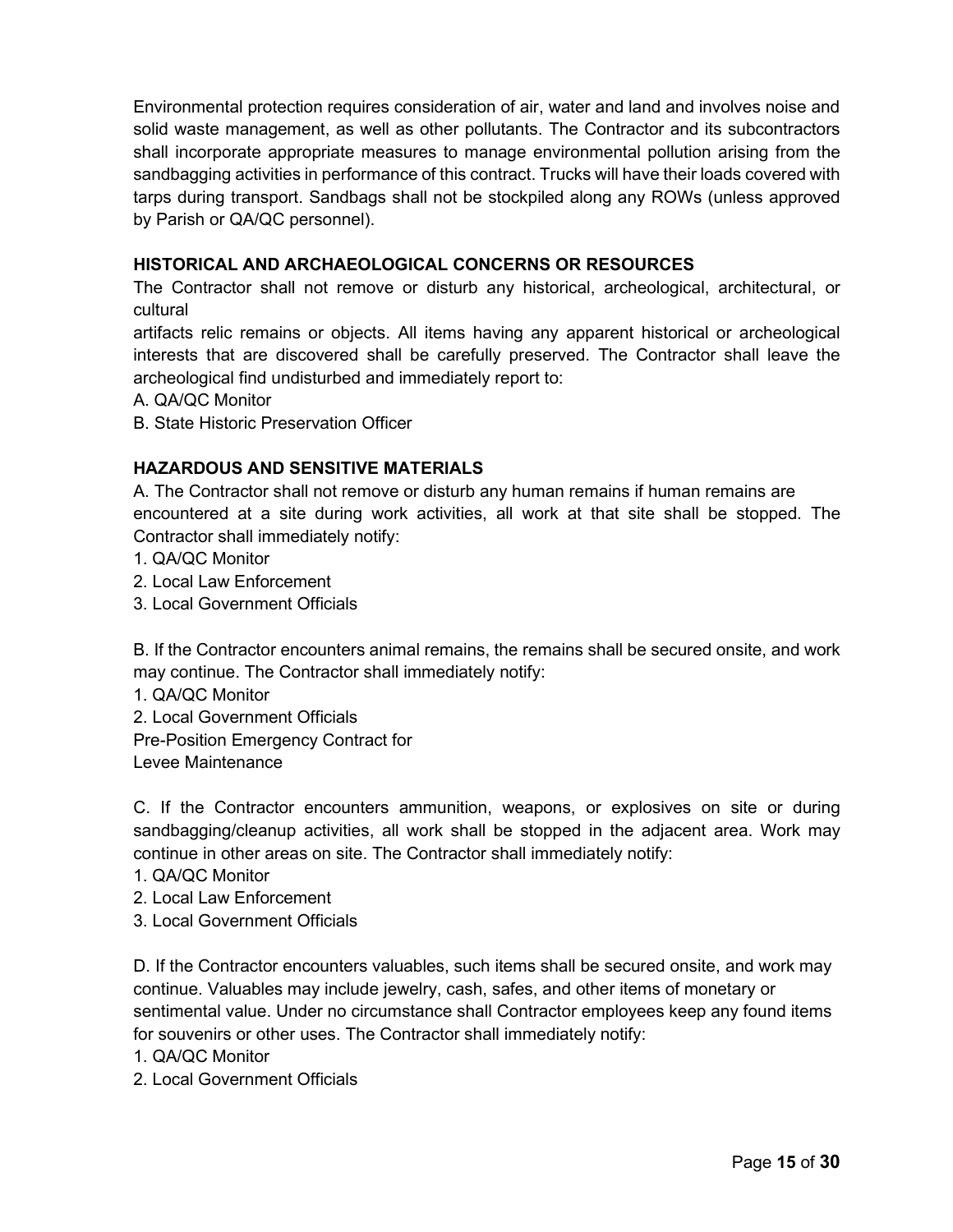#### <span id="page-16-0"></span>3.6 Invoicing Requirements

Measurement of supplied material shall be unit prices by the cubic yard in place. The QA/QC Monitor shall determine the total quantity of cubic yards utilized. The quantity determined at each location by the QA/QC monitor shall be the amount for which the contractor is paid. Measurement of other bid items will be determined by each unit in accordance with the unit prices listed in the Proposal Form.

Invoices shall be submitted weekly.

- 1. Cover sheet with total of cubic yards billed by category.
- 2. Date
- 3. Contractors Name
- 4. Subcontractor Name and Crew ID
- 5. Loading Point (Address or GPS)
- 6. Unloading Point (Address or GPS)
- 7. Actual Volume of Material
- 8. Structure Condition & Classification
- 9. Activity logs for equipment (if applicable)
- 10. Lien Waiver for sub-contractors if used.
- 11. Photos/ Supporting Documentation

#### <span id="page-16-1"></span>3.7 Contractor's License / Bonding Requirements

The Contractor receiving the award shall, upon issuance of a Notice to Proceed or execution of a Task Order for the work to be performed, furnish Performance and Payment Bonds in the amounts equal to the value of the Contract price The bonds must be properly executed and provided to the Parish before starting any work. The bonds shall be executed by a surety company authorized to do business within the State of Louisiana and approved by the Plaquemines parish Government per the general conditions. The bonds shall be subject to forfeiture for failure on the part of the successful bidder to perform its obligations under the contract.

Since this Contract is a Pre-position Emergency Contract, the Contractor affirms that it has sufficient bonding capacity and that, in the face of a major disaster, it has the ability to obtain all required bonds needed to cover the extensive Emergency work which may be required, and which work must be initiated almost immediately

For Contracts of Task Orders of less than five million dollars (\$5,000,000.00) in value, the Contractor may offer bonds equal to or exceeding the proposal at the time of execution of the contract, or with personal guarantees from the proposer's principals and statements of net worth, and/or any letter of guaranty from a bank or financial institution with a statement of net worth.

A copy of the proposed bond form is attached, but in any event the bond must meet the requirements of the Louisiana Public Works Act.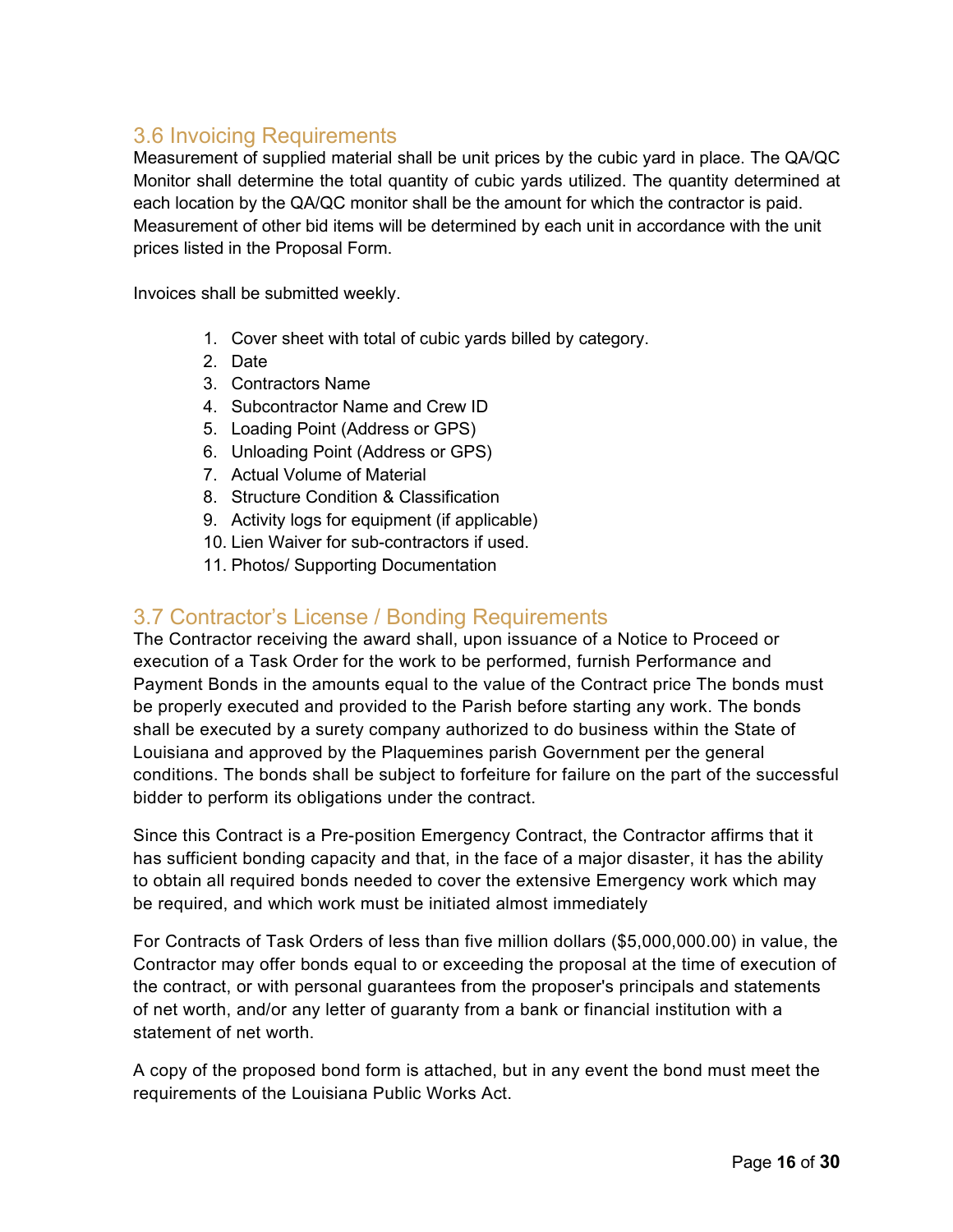## <span id="page-17-0"></span>Section 4.0 – Cost Proposal

The Cost Proposal contains tasks the Parish has identified as necessary to fully perform the scope of services required. Rates provides are understood to be fully burdened, to encompass all costs associated with providing the required services including operating costs, overhead, and profit. If there is no charge for a service, the Contractor should place \$0.00 in the applicable Unit Price field. The cost proposal will be scored by the evaluation committee and used to rank competing proposal prices. The Parish reserves the right to amend the compensation schedule to meet project requirements that may not be evident at the time of this solicitation.

The designated areas shall be located within the areas listed below. The Parish shall determine the actual locations and quantities prior to transporting the materials. All labor, material, and equipment for project, including transportation and distributing material on site shall be included with this item's cubic yard price.

Proposal shall include the following items, at a minimum, additional items will be evaluated in the review process.

| <b>Plaquemines Parish Government</b>         |  |
|----------------------------------------------|--|
| Office of Engineering & Public Works         |  |
| 333 F. Edward Hebert Blvd., Bldg. 500        |  |
| Belle Chasse, LA 70037                       |  |
|                                              |  |
| <b>PROPOSAL FORM</b>                         |  |
| <b>DATE</b>                                  |  |
| Pre-Position Emergency Contract Proposal For |  |
| Levee Maintenance and Emergency Access Roads |  |
| Plaquemines Parish (parish wide), Louisiana  |  |
| Parish Project No. 22-11-06                  |  |
|                                              |  |
| Name of Contractor:                          |  |
|                                              |  |
|                                              |  |
| <b>Address of Contractor:</b>                |  |
|                                              |  |
| City, State, Zip:                            |  |
|                                              |  |
|                                              |  |
| Telephone Number:                            |  |
|                                              |  |
|                                              |  |
| Authorized Signature:                        |  |
|                                              |  |
|                                              |  |
| <b>Printed Name:</b><br>Title:               |  |
|                                              |  |
| Louisiana Contractor's License No.:<br>Date: |  |
|                                              |  |
|                                              |  |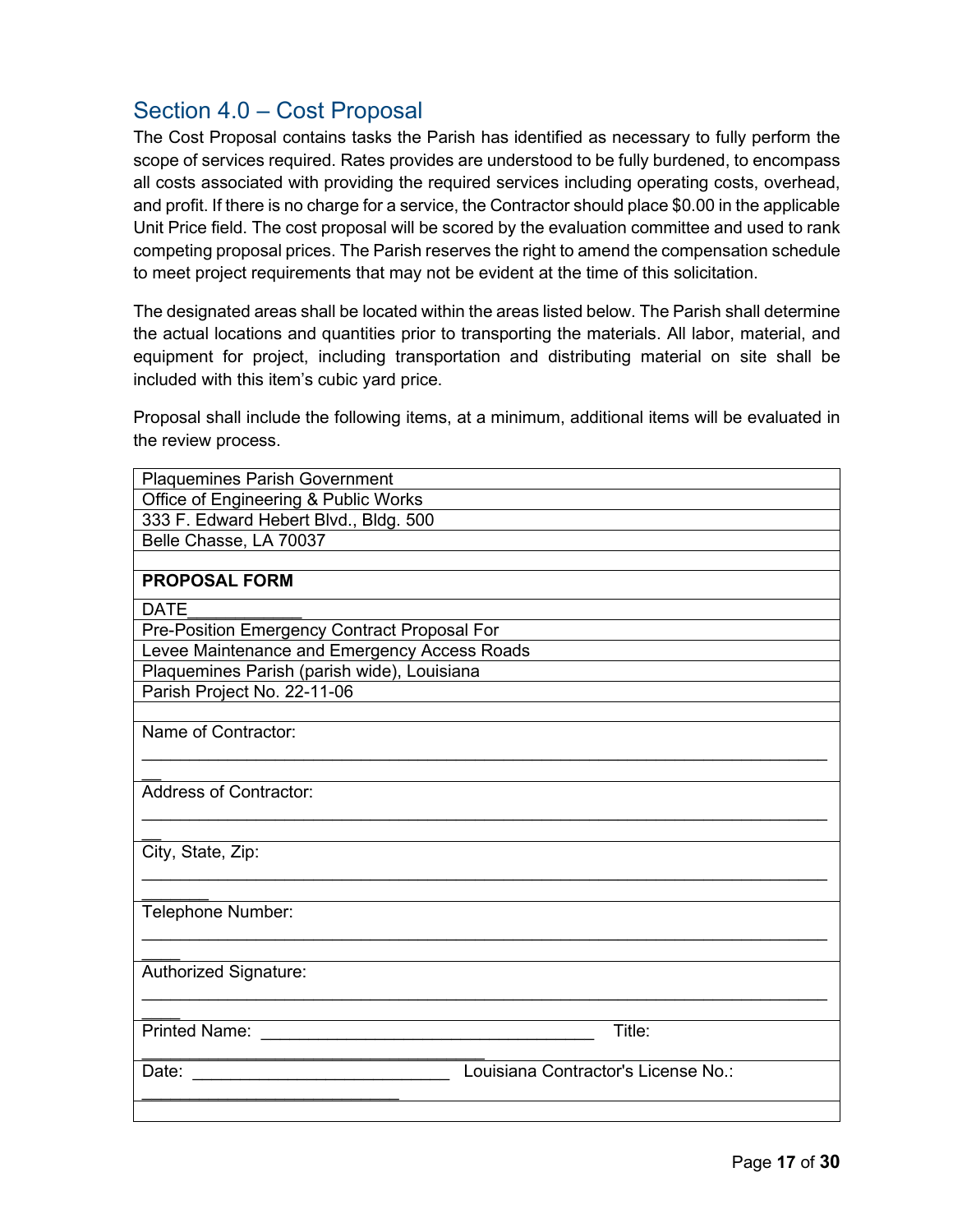|                |                | Acknowledge Addenda Received:                                                                        |                 |             |
|----------------|----------------|------------------------------------------------------------------------------------------------------|-----------------|-------------|
|                |                |                                                                                                      |                 |             |
|                |                | <b>FEE SCHEDULE</b>                                                                                  |                 |             |
|                |                | <b>Description</b>                                                                                   | <b>Unit</b>     | <b>Unit</b> |
|                |                |                                                                                                      |                 | Cost        |
| $\mathbf 1$    | 1a             | Limestone (Traffic Maintenance Aggregate - Vehicular Measure)<br><b>Belle Chasse to Myrtle Grove</b> | <b>CY</b>       |             |
|                |                |                                                                                                      |                 |             |
|                | 1 <sub>b</sub> | South of Myrtle Grove to Port Sulphur                                                                | <b>CY</b>       |             |
|                | 1 <sub>c</sub> | South of Port Sulphur to Buras                                                                       | <b>CY</b>       |             |
|                | 1 <sub>d</sub> | South of Buras to Venice                                                                             | <b>CY</b>       |             |
|                | 1e             | <b>Braithwaite to White Ditch</b>                                                                    | $\overline{CY}$ |             |
|                | 1f             | White Ditch to Pointe-a-la-Hache                                                                     | <b>CY</b>       |             |
|                |                | <b>Sand (Vehicular Measure)</b>                                                                      |                 |             |
| $\overline{2}$ | 2a             | Belle Chasse to Myrtle Grove                                                                         | <b>CY</b>       |             |
|                | 2 <sub>b</sub> | South of Myrtle Grove to Port Sulphur                                                                | <b>CY</b>       |             |
|                | 2c             | South of Port Sulphur to Buras                                                                       | <b>CY</b>       |             |
|                | 2d             | South of Buras to Venice                                                                             | <b>CY</b>       |             |
|                | 2e             | <b>Braithwaite to White Ditch</b>                                                                    | $\overline{CY}$ |             |
|                | 2f             | White Ditch to Pointe-a-la-Hache                                                                     | <b>CY</b>       |             |
|                |                | <b>Clay Material (Vehicular Measure)</b>                                                             |                 |             |
| 3              | 3a             | Belle Chasse to Myrtle Grove                                                                         | <b>CY</b>       |             |
|                | 3b             | South of Myrtle Grove to Port Sulphur                                                                | <b>CY</b>       |             |
|                | 3c             | South of Port Sulphur to Buras                                                                       | <b>CY</b>       |             |
|                | 3d             | South of Buras to Venice                                                                             | <b>CY</b>       |             |
|                | 3e             | <b>Braithwaite to White Ditch</b>                                                                    | <b>CY</b>       |             |
|                | 3f             | White Ditch to Pointe-a-la-Hache                                                                     | <b>CY</b>       |             |
|                |                | <b>Rip Rap (Vehicular Measure)</b>                                                                   |                 |             |
| $\overline{4}$ | 4a             | Belle Chasse to Myrtle Grove                                                                         | <b>CY</b>       |             |
|                | 4 <sub>b</sub> | South of Myrtle Grove to Port Sulphur                                                                | <b>CY</b>       |             |
|                | 4c             | South of Port Sulphur to Buras                                                                       | <b>CY</b>       |             |
|                | 4d             | South of Buras to Venice                                                                             | $\overline{CY}$ |             |
|                | 4e             | <b>Braithwaite to White Ditch</b>                                                                    | <b>CY</b>       |             |
|                | 4f             | White Ditch to Pointe-a-la-Hache                                                                     | $\overline{CY}$ |             |
|                |                | <b>Light Plant</b>                                                                                   |                 |             |
| 5              | 5a             | Portable Light Plant                                                                                 | <b>DAY</b>      |             |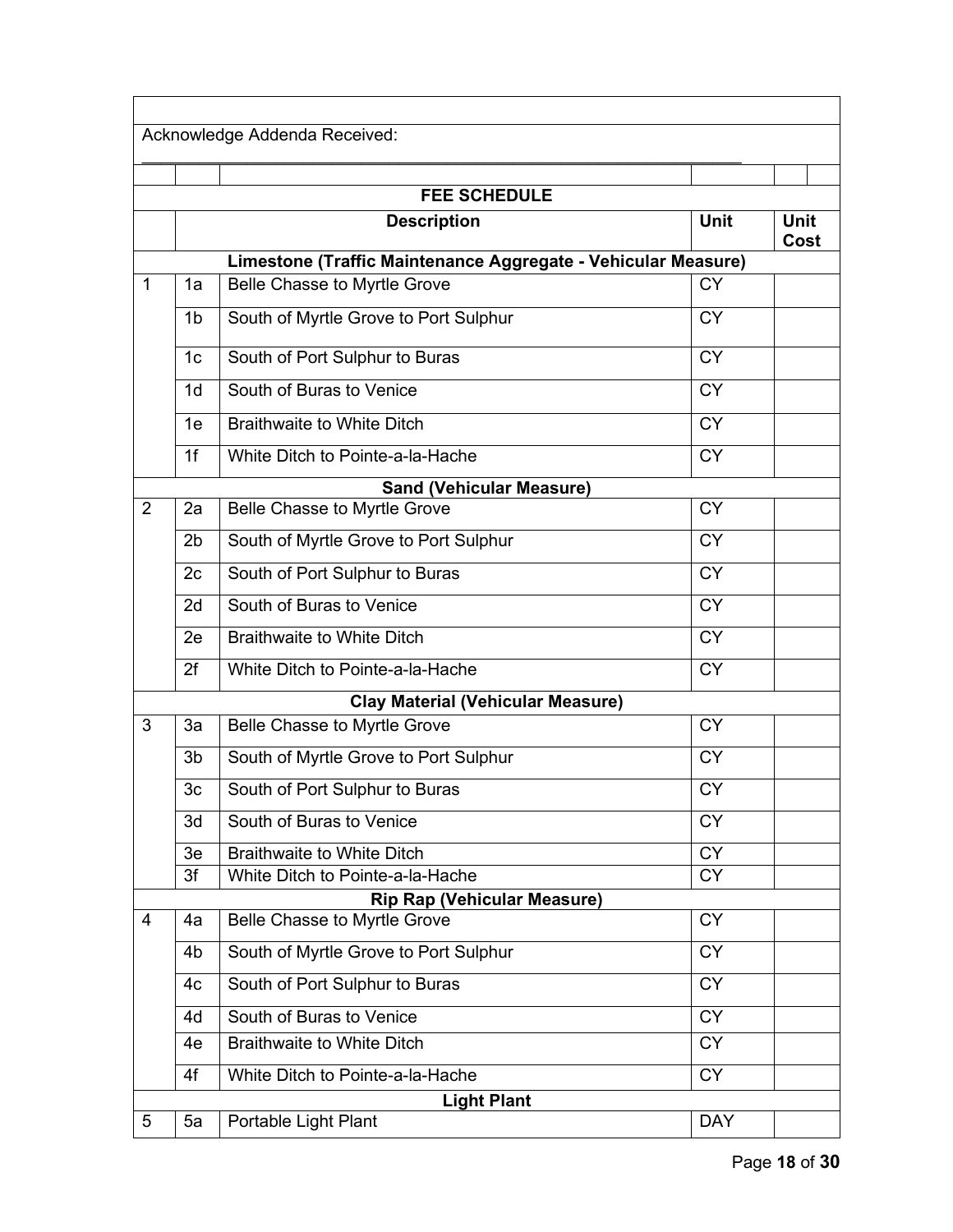## <span id="page-19-0"></span>Section 5.0 – Required FEMA Provisions

This section includes provisions required for FEMA related projects and is included in the contract documents through incorporation in this RFP.

#### <span id="page-19-1"></span>5.1 Equal Employment Opportunity

Equal Employment Opportunity. Except as otherwise provided under 41 CFR Part 60, all contracts that meet the definition of "federally assisted construction contract" in 41 CFR Part 60–1.3 must include the equal opportunity clause provided under [41 CFR 60–1.4\(b\),](http://www.westlaw.com/Link/Document/FullText?findType=L&pubNum=1000547&cite=41CFRS60-1.4&originatingDoc=N9DDCF180DD7B11EAB398EAA2463C6B16&refType=VB&originationContext=document&vr=3.0&rs=cblt1.0&transitionType=DocumentItem&contextData=(sc.Category)#co_pp_a83b000018c76) in accordance with [Executive Order 11246,](http://www.westlaw.com/Link/Document/FullText?findType=Y&serNum=1965078314&pubNum=0001043&originatingDoc=N9DDCF180DD7B11EAB398EAA2463C6B16&refType=CA&originationContext=document&vr=3.0&rs=cblt1.0&transitionType=DocumentItem&contextData=(sc.Category)) ["Equal Employment Opportunity" \(30 FR 12319,](http://www.westlaw.com/Link/Document/FullText?findType=l&pubNum=0001037&cite=UUID(IB387DB7056DC11DAAF82C7913788E36E)&originatingDoc=N9DDCF180DD7B11EAB398EAA2463C6B16&refType=CP&fi=co_pp_sp_1037_12319&originationContext=document&vr=3.0&rs=cblt1.0&transitionType=DocumentItem&contextData=(sc.Category)#co_pp_sp_1037_12319)  [12935, 3](http://www.westlaw.com/Link/Document/FullText?findType=l&pubNum=0001037&cite=UUID(IB387DB7056DC11DAAF82C7913788E36E)&originatingDoc=N9DDCF180DD7B11EAB398EAA2463C6B16&refType=CP&fi=co_pp_sp_1037_12319&originationContext=document&vr=3.0&rs=cblt1.0&transitionType=DocumentItem&contextData=(sc.Category)#co_pp_sp_1037_12319) CFR Part, 1964–1965 Comp., p. 339), as amended by [Executive Order 11375,](http://www.westlaw.com/Link/Document/FullText?findType=Y&serNum=1967087421&pubNum=0001043&originatingDoc=N9DDCF180DD7B11EAB398EAA2463C6B16&refType=CA&originationContext=document&vr=3.0&rs=cblt1.0&transitionType=DocumentItem&contextData=(sc.Category)) "Amending [Executive Order 11246](http://www.westlaw.com/Link/Document/FullText?findType=Y&serNum=1965078314&pubNum=0001043&originatingDoc=N9DDCF180DD7B11EAB398EAA2463C6B16&refType=CA&originationContext=document&vr=3.0&rs=cblt1.0&transitionType=DocumentItem&contextData=(sc.Category)) Relating to Equal Employment Opportunity," and implementing regulations at 41 CFR part 60, "Office of Federal Contract Compliance Programs, Equal Employment Opportunity, Department of Labor."

#### <span id="page-19-2"></span>5.2 Davis-Bacon and Copeland Anti-Kickback Act

When required by Federal program legislation, all prime construction contracts in excess of \$2,000 awarded by non–Federal entities must include a provision for compliance with the Davis–Bacon Act [\(40 U.S.C. 3141](http://www.westlaw.com/Link/Document/FullText?findType=L&pubNum=1000546&cite=40USCAS3141&originatingDoc=N9DDCF180DD7B11EAB398EAA2463C6B16&refType=LQ&originationContext=document&vr=3.0&rs=cblt1.0&transitionType=DocumentItem&contextData=(sc.Category))[–3144,](http://www.westlaw.com/Link/Document/FullText?findType=L&pubNum=1000546&cite=40USCAS3144&originatingDoc=N9DDCF180DD7B11EAB398EAA2463C6B16&refType=LQ&originationContext=document&vr=3.0&rs=cblt1.0&transitionType=DocumentItem&contextData=(sc.Category)) and [3146](http://www.westlaw.com/Link/Document/FullText?findType=L&pubNum=1000546&cite=40USCAS3146&originatingDoc=N9DDCF180DD7B11EAB398EAA2463C6B16&refType=LQ&originationContext=document&vr=3.0&rs=cblt1.0&transitionType=DocumentItem&contextData=(sc.Category))[–3148\)](http://www.westlaw.com/Link/Document/FullText?findType=L&pubNum=1000546&cite=40USCAS3148&originatingDoc=N9DDCF180DD7B11EAB398EAA2463C6B16&refType=LQ&originationContext=document&vr=3.0&rs=cblt1.0&transitionType=DocumentItem&contextData=(sc.Category)) as supplemented by Department of Labor regulations (29 CFR Part 5, "Labor Standards Provisions Applicable to Contracts Covering Federally Financed and Assisted Construction"). In accordance with the statute, contractors must be required to pay wages to laborers and mechanics at a rate not less than the prevailing wages specified in a wage determination made by the Secretary of Labor. In addition, contractors must be required to pay wages not less than once a week. The non– Federal entity must place a copy of the current prevailing wage determination issued by the Department of Labor in each solicitation. The decision to award a contract or subcontract must be conditioned upon the acceptance of the wage determination. The non–Federal entity must report all suspected or reported violations to the Federal awarding agency. The contracts must also include a provision for compliance with the Copeland "Anti–Kickback" Act [\(40 U.S.C.](http://www.westlaw.com/Link/Document/FullText?findType=L&pubNum=1000546&cite=40USCAS3145&originatingDoc=N9DDCF180DD7B11EAB398EAA2463C6B16&refType=LQ&originationContext=document&vr=3.0&rs=cblt1.0&transitionType=DocumentItem&contextData=(sc.Category))  [3145\)](http://www.westlaw.com/Link/Document/FullText?findType=L&pubNum=1000546&cite=40USCAS3145&originatingDoc=N9DDCF180DD7B11EAB398EAA2463C6B16&refType=LQ&originationContext=document&vr=3.0&rs=cblt1.0&transitionType=DocumentItem&contextData=(sc.Category)), as supplemented by Department of Labor regulations (29 CFR Part 3, "Contractors and Subcontractors on Public Building or Public Work Financed in Whole or in Part by Loans or Grants from the United States"). The Act provides that each contractor or subrecipient must be prohibited from inducing, by any means, any person employed in the construction, completion, or repair of public work, to give up any part of the compensation to which he or she is otherwise entitled. The non–Federal entity must report all suspected or reported violations to the Federal awarding agency.

#### <span id="page-19-3"></span>5.3 Contract Work Hours and Safety Standards Act

Where applicable, all contracts awarded by the non–Federal entity in excess of \$100,000 that involve the employment of mechanics or laborers must include a provision for compliance with [40 U.S.C. 3702](http://www.westlaw.com/Link/Document/FullText?findType=L&pubNum=1000546&cite=40USCAS3702&originatingDoc=N9DDCF180DD7B11EAB398EAA2463C6B16&refType=LQ&originationContext=document&vr=3.0&rs=cblt1.0&transitionType=DocumentItem&contextData=(sc.Category)) and [3704,](http://www.westlaw.com/Link/Document/FullText?findType=L&pubNum=1000546&cite=40USCAS3704&originatingDoc=N9DDCF180DD7B11EAB398EAA2463C6B16&refType=LQ&originationContext=document&vr=3.0&rs=cblt1.0&transitionType=DocumentItem&contextData=(sc.Category)) as supplemented by Department of Labor regulations (29 CFR Part 5). Under [40 U.S.C. 3702](http://www.westlaw.com/Link/Document/FullText?findType=L&pubNum=1000546&cite=40USCAS3702&originatingDoc=N9DDCF180DD7B11EAB398EAA2463C6B16&refType=LQ&originationContext=document&vr=3.0&rs=cblt1.0&transitionType=DocumentItem&contextData=(sc.Category)) of the Act, each contractor must be required to compute the wages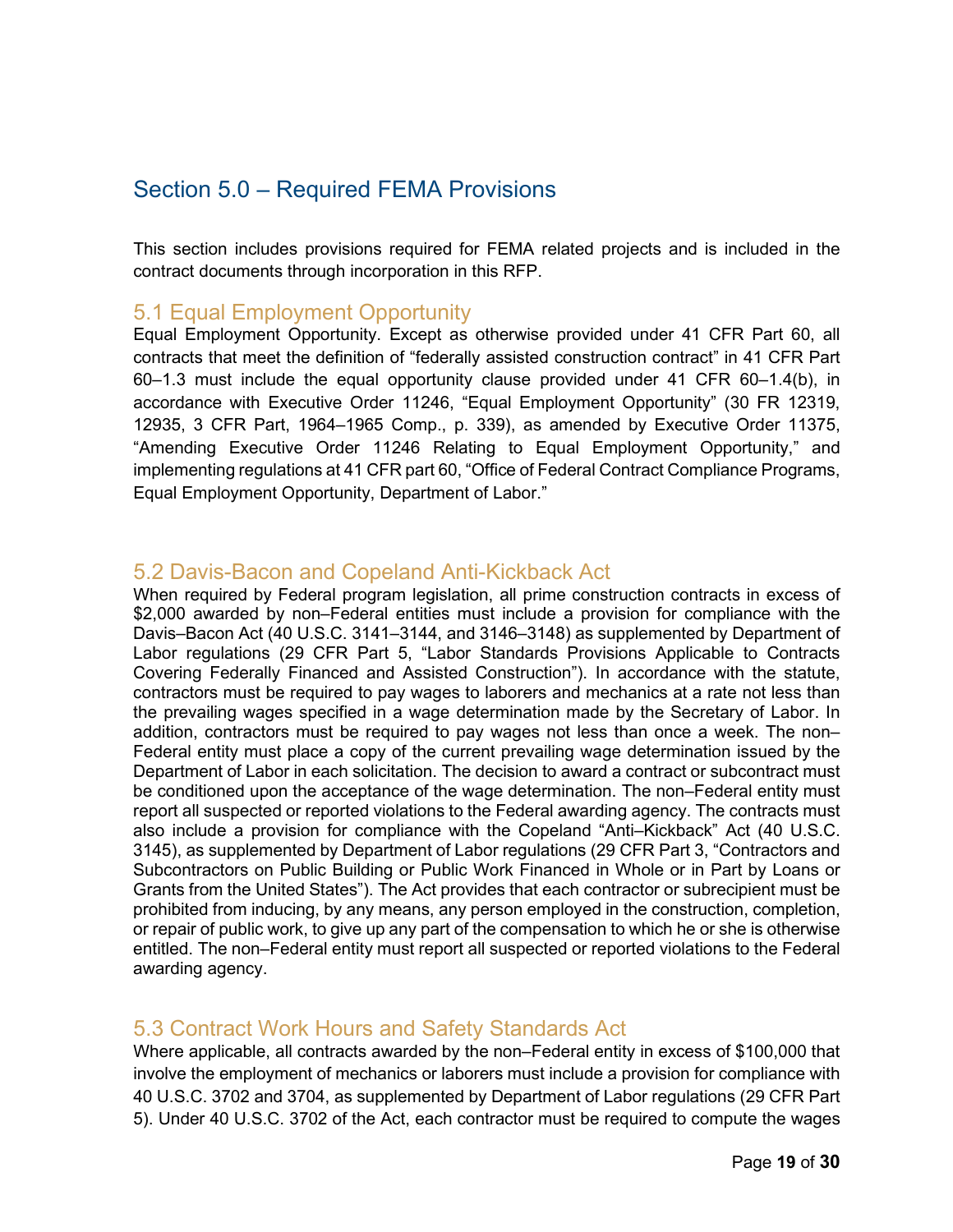of every mechanic and laborer on the basis of a standard work week of 40 hours. Work in excess of the standard work week is permissible provided that the worker is compensated at a rate of not less than one and a half times the basic rate of pay for all hours worked in excess of 40 hours in the work week. The requirements of [40 U.S.C. 3704](http://www.westlaw.com/Link/Document/FullText?findType=L&pubNum=1000546&cite=40USCAS3704&originatingDoc=N9DDCF180DD7B11EAB398EAA2463C6B16&refType=LQ&originationContext=document&vr=3.0&rs=cblt1.0&transitionType=DocumentItem&contextData=(sc.Category)) are applicable to construction work and provide that no laborer or mechanic must be required to work in surroundings or under working conditions which are unsanitary, hazardous or dangerous. These requirements do not apply to the purchases of supplies or materials or articles ordinarily available on the open market, or contracts for transportation or transmission of intelligence

#### <span id="page-20-0"></span>5.4 Clean Air Act and the Federal Water Pollution Control Act

Clean Air Act [\(42 U.S.C. 7401](http://www.westlaw.com/Link/Document/FullText?findType=L&pubNum=1000546&cite=42USCAS7401&originatingDoc=N9DDCF180DD7B11EAB398EAA2463C6B16&refType=LQ&originationContext=document&vr=3.0&rs=cblt1.0&transitionType=DocumentItem&contextData=(sc.Category))[–7671q.](http://www.westlaw.com/Link/Document/FullText?findType=L&pubNum=1000546&cite=42USCAS7671Q&originatingDoc=N9DDCF180DD7B11EAB398EAA2463C6B16&refType=LQ&originationContext=document&vr=3.0&rs=cblt1.0&transitionType=DocumentItem&contextData=(sc.Category))) and the Federal Water Pollution Control Act [\(33 U.S.C.](http://www.westlaw.com/Link/Document/FullText?findType=L&pubNum=1000546&cite=33USCAS1251&originatingDoc=N9DDCF180DD7B11EAB398EAA2463C6B16&refType=LQ&originationContext=document&vr=3.0&rs=cblt1.0&transitionType=DocumentItem&contextData=(sc.Category))  [1251](http://www.westlaw.com/Link/Document/FullText?findType=L&pubNum=1000546&cite=33USCAS1251&originatingDoc=N9DDCF180DD7B11EAB398EAA2463C6B16&refType=LQ&originationContext=document&vr=3.0&rs=cblt1.0&transitionType=DocumentItem&contextData=(sc.Category))[–1387\)](http://www.westlaw.com/Link/Document/FullText?findType=L&pubNum=1000546&cite=33USCAS1387&originatingDoc=N9DDCF180DD7B11EAB398EAA2463C6B16&refType=LQ&originationContext=document&vr=3.0&rs=cblt1.0&transitionType=DocumentItem&contextData=(sc.Category)), as amended—Contracts and subgrants of amounts in excess of \$150,000 must contain a provision that requires the non–Federal award to agree to comply with all applicable standards, orders or regulations issued pursuant to the Clean Air Act [\(42 U.S.C. 7401](http://www.westlaw.com/Link/Document/FullText?findType=L&pubNum=1000546&cite=42USCAS7401&originatingDoc=N9DDCF180DD7B11EAB398EAA2463C6B16&refType=LQ&originationContext=document&vr=3.0&rs=cblt1.0&transitionType=DocumentItem&contextData=(sc.Category))[–7671q\)](http://www.westlaw.com/Link/Document/FullText?findType=L&pubNum=1000546&cite=42USCAS7671Q&originatingDoc=N9DDCF180DD7B11EAB398EAA2463C6B16&refType=LQ&originationContext=document&vr=3.0&rs=cblt1.0&transitionType=DocumentItem&contextData=(sc.Category)) and the Federal Water Pollution Control Act as amended [\(33 U.S.C. 1251](http://www.westlaw.com/Link/Document/FullText?findType=L&pubNum=1000546&cite=33USCAS1251&originatingDoc=N9DDCF180DD7B11EAB398EAA2463C6B16&refType=LQ&originationContext=document&vr=3.0&rs=cblt1.0&transitionType=DocumentItem&contextData=(sc.Category))[–1387\)](http://www.westlaw.com/Link/Document/FullText?findType=L&pubNum=1000546&cite=33USCAS1387&originatingDoc=N9DDCF180DD7B11EAB398EAA2463C6B16&refType=LQ&originationContext=document&vr=3.0&rs=cblt1.0&transitionType=DocumentItem&contextData=(sc.Category)). Violations must be reported to the Federal awarding agency and the Regional Office of the Environmental Protection Agency (EPA).

#### <span id="page-20-1"></span>5.5 Debarment and Suspension [Executive Orders 12549 and 12689]

A contract award (see [2 CFR 180.220\)](http://www.westlaw.com/Link/Document/FullText?findType=L&pubNum=1000547&cite=2CFRS180.220&originatingDoc=N9DDCF180DD7B11EAB398EAA2463C6B16&refType=VP&originationContext=document&vr=3.0&rs=cblt1.0&transitionType=DocumentItem&contextData=(sc.Category)) must not be made to parties listed on the governmentwide exclusions in the System for Award Management (SAM), in accordance with the OMB guidelines at 2 CFR 180 that implement [Executive Orders 12549 \(3 CFR part 1986](http://www.westlaw.com/Link/Document/FullText?findType=Y&serNum=1986307694&pubNum=0001043&originatingDoc=N9DDCF180DD7B11EAB398EAA2463C6B16&refType=CA&originationContext=document&vr=3.0&rs=cblt1.0&transitionType=DocumentItem&contextData=(sc.Category))  [Comp., p. 189\)](http://www.westlaw.com/Link/Document/FullText?findType=Y&serNum=1986307694&pubNum=0001043&originatingDoc=N9DDCF180DD7B11EAB398EAA2463C6B16&refType=CA&originationContext=document&vr=3.0&rs=cblt1.0&transitionType=DocumentItem&contextData=(sc.Category)) and 12689 (3 CFR part 1989 Comp., p. 235), "Debarment and Suspension." SAM Exclusions contains the names of parties debarred, suspended, or otherwise excluded by agencies, as well as parties declared ineligible under statutory or regulatory authority other than [Executive Order 12549.](http://www.westlaw.com/Link/Document/FullText?findType=Y&serNum=1986307694&pubNum=0001043&originatingDoc=N9DDCF180DD7B11EAB398EAA2463C6B16&refType=CA&originationContext=document&vr=3.0&rs=cblt1.0&transitionType=DocumentItem&contextData=(sc.Category))

#### <span id="page-20-2"></span>5.6 Byrd Anti-Lobbying Amendment

Contractors that apply or bid for an award exceeding \$100,000 must file the required certification. Each tier certifies to the tier above that it will not and has not used Federal appropriated funds to pay any person or organization for influencing or attempting to influence an officer or employee of any agency, a member of Congress, officer or employee of Congress, or an employee of a member of Congress in connection with obtaining any Federal contract, grant or any other award covered by [31 U.S.C. 1352.](http://www.westlaw.com/Link/Document/FullText?findType=L&pubNum=1000546&cite=31USCAS1352&originatingDoc=N9DDCF180DD7B11EAB398EAA2463C6B16&refType=LQ&originationContext=document&vr=3.0&rs=cblt1.0&transitionType=DocumentItem&contextData=(sc.Category)) Each tier must also disclose any lobbying with non–Federal funds that takes place in connection with obtaining any Federal award. Such disclosures are forwarded from tier to tear up to the non–Federal award.

#### <span id="page-20-3"></span>5.7 Procurement of Recovered Materials

A non–Federal entity that is a state agency or agency of a political subdivision of a state and its contractors must comply with section 6002 of the Solid Waste Disposal Act, as amended by the Resource Conservation and Recovery Act. The requirements of Section 6002 include procuring only items designated in guidelines of the Environmental Protection Agency (EPA) at 40 CFR part 247 that contain the highest percentage of recovered materials practicable, consistent with maintaining a satisfactory level of competition, where the purchase price of the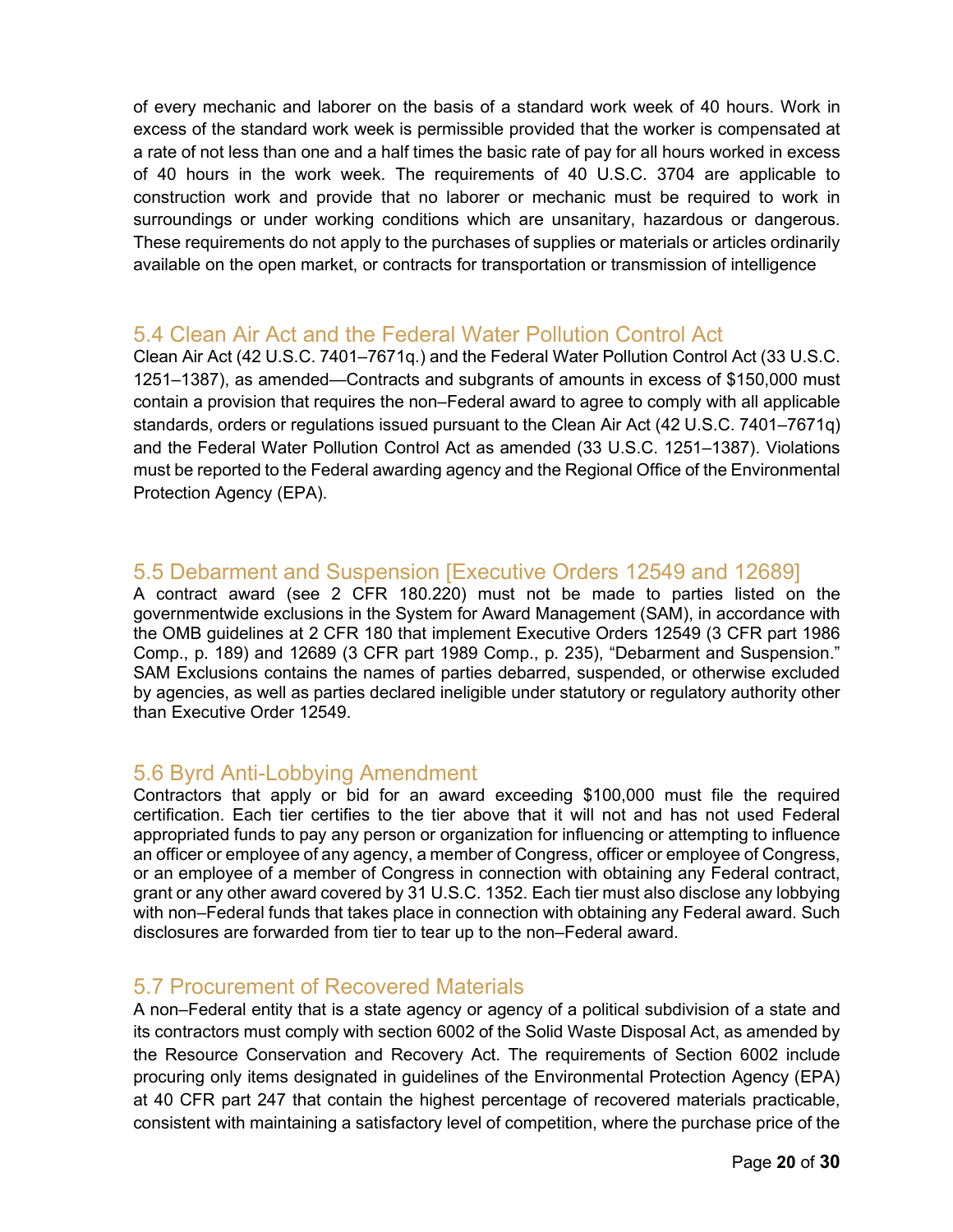item exceeds \$10,000 or the value of the quantity acquired during the preceding fiscal year exceeded \$10,000; procuring solid waste management services in a manner that maximizes energy and resource recovery; and establishing an affirmative procurement program for procurement of recovered materials identified in the EPA guidelines.

#### <span id="page-21-0"></span>5.8 Contractual Provisions

(a) Contracts for more than the simplified acquisition threshold, which is the inflation adjusted amount determined by the Civilian Agency Acquisition Council and the Defense Acquisition Regulations Council (Councils) as authorized by [41 U.S.C. 1908,](https://www.law.cornell.edu/uscode/text/41/1908) must address administrative, contractual, or legal remedies in instances where contractors violate or breach contract terms, and provide for such sanctions and penalties as appropriate.

(b) All contracts in excess of \$10,000 must address termination for cause and for convenience by the non-Federal entity including the manner by which it will be affected and the basis for settlement.

## <span id="page-21-1"></span>5.9 Prohibition on Certain Telecommunications and Certain Video Surveillance Services or Equipment

(a) Recipients and subrecipients are prohibited from obligating or expending loan or grant funds to: (1) Procure or obtain; (2) Extend or renew a contract to procure or obtain; or (3) Enter into a contract (or extend or renew a contract) to procure or obtain equipment, services, or systems that uses covered telecommunications equipment or services as a substantial or essential component of any system, or as critical technology as part of any system. As described in Public Law 115–232, section 889, covered telecommunications equipment is telecommunications equipment produced by Huawei Technologies Company or ZTE Corporation (or any subsidiary or affiliate of such entities). (i) For the purpose of public safety, security of government facilities, physical security surveillance of critical infrastructure, and other national security purposes, video surveillance and telecommunications equipment produced by Hytera Communications Corporation, Hangzhou Hikvision Digital Technology Company, or Dahua Technology Company (or any subsidiary or affiliate of such entities). (ii) Telecommunications or video surveillance services provided by such entities or using such equipment. (iii) Telecommunications or video surveillance equipment or services produced or provided by an entity that the Secretary of Defense, in consultation with the Director of the National Intelligence or the Director of the Federal Bureau of Investigation, reasonably believes to be an entity owned or controlled by, or otherwise connected to, the government of a covered foreign country.

#### <span id="page-21-2"></span>5.10 Domestic Preferences for Procurements

(a) As appropriate and to the extent consistent with law, the non–Federal entity should, to the greatest extent practicable under a federal award, provide a preference for the purchase, acquisition, or use of goods, products, or materials produced in the United States (including but not limited to iron, aluminum, steel, cement, and other manufactured products). The requirements of this section must be included in all subawards including all contracts and purchase orders for work or products under this award. (b) For purposes of this section: (1)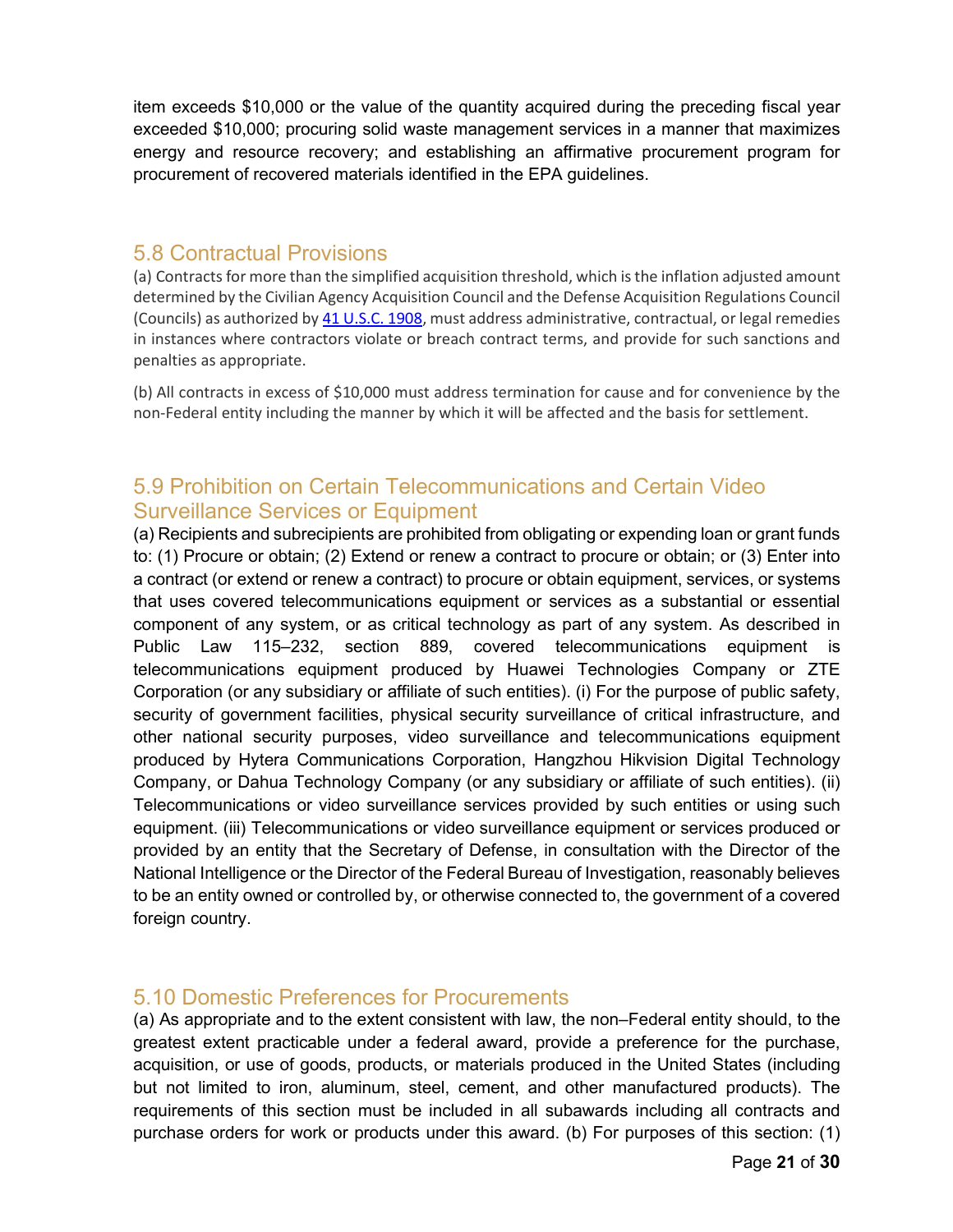"Produced in the United States" means, for iron and steel products, that all manufacturing processes, from the initial melting stage through the application of coatings, occurred in the United States. (2) "Manufactured products" means items and construction materials composed in whole or in part of non-ferrous metals such as aluminum; plastics and polymer-based products such as polyvinyl chloride pipe; aggregates such as concrete; glass, including optical fiber; and lumber.

#### <span id="page-22-0"></span>5.11 Rights to Inventions Made Under a Contract or Agreement

Rights to Inventions Made Under a Contract or Agreement. If the Federal award meets the definition of "funding agreement" under [37 CFR § 401.2 \(a\)](http://www.westlaw.com/Link/Document/FullText?findType=L&pubNum=1000547&cite=37CFRS401.2&originatingDoc=N9DDCF180DD7B11EAB398EAA2463C6B16&refType=VB&originationContext=document&vr=3.0&rs=cblt1.0&transitionType=DocumentItem&contextData=(sc.Category)#co_pp_8b3b0000958a4) and the recipient or subrecipient wishes to enter into a contract with a small business firm or nonprofit organization regarding the substitution of parties, assignment or performance of experimental, developmental, or research work under that "funding agreement," the recipient or subrecipient must comply with the requirements of 37 CFR Part 401, "Rights to Inventions Made by Nonprofit Organizations and Small Business Firms Under Government Grants, Contracts and Cooperative Agreements," and any implementing regulations issued by the awarding agency.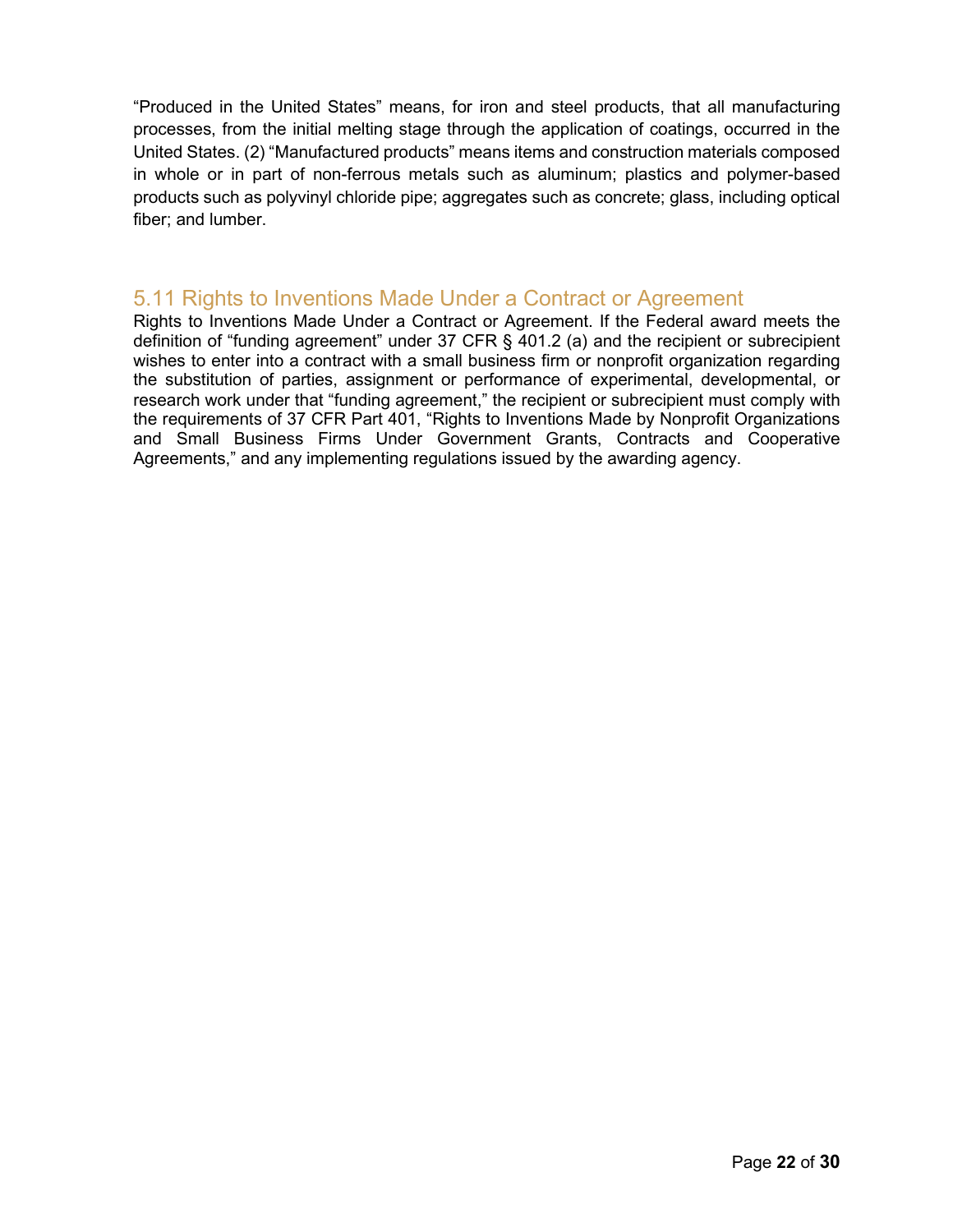## <span id="page-23-0"></span>Section 6.0 – Required Forms

This section includes forms that must be completed and submitted with the Contractor's proposal. Each form should be completed accurately and in its entirety. Contractors that require clarification may submit a written request to the POC identified in Section 1.4. Contractors should also include their financial statements and proof of insurance, credit, and bonding capacity in this section.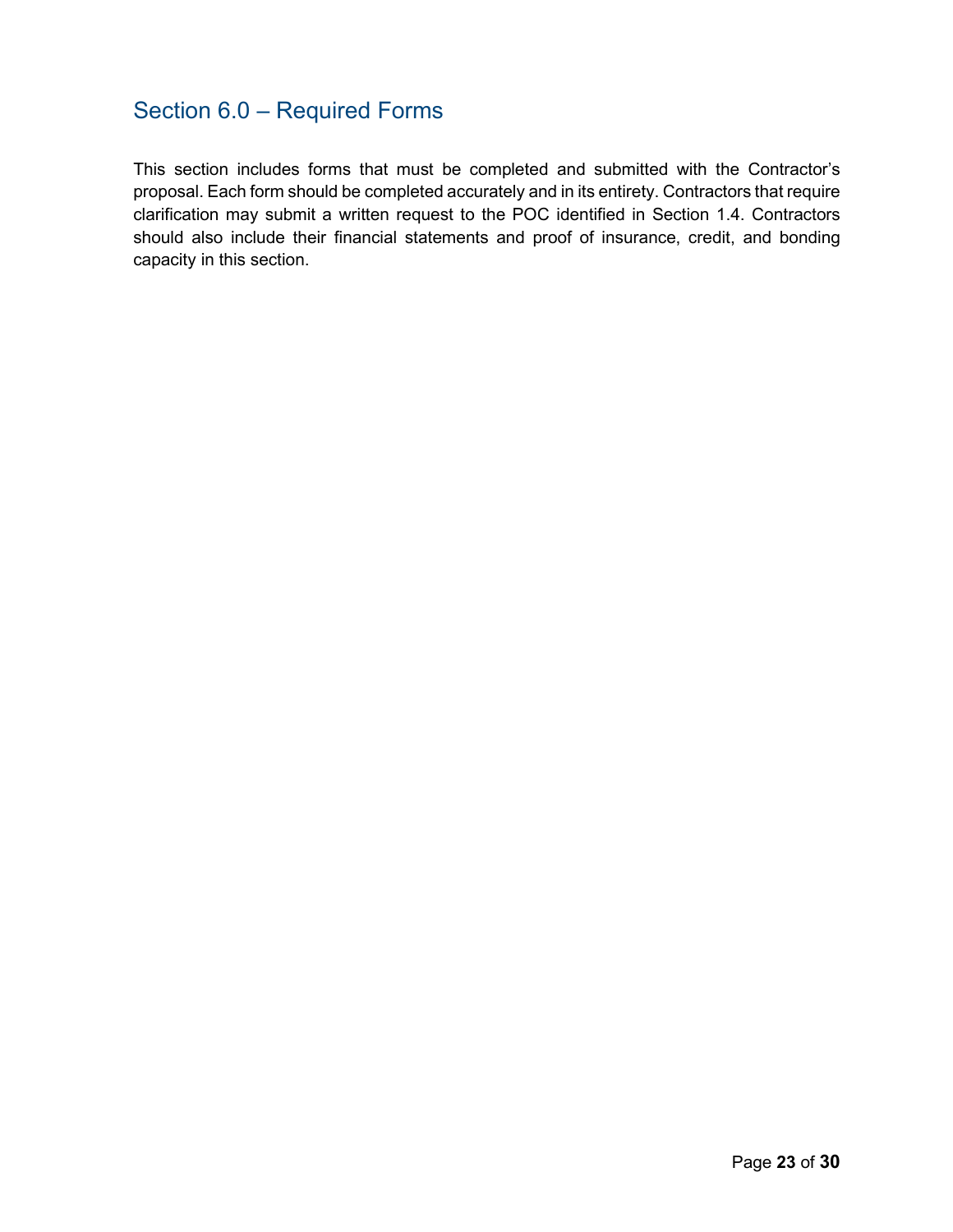#### <span id="page-24-0"></span>BYRD ANTI-LOBBYING AMENDMENT CERTIFICATION

(To be submitted with each bid or offer exceeding \$100,000)

The undersigned, [Company] The undersigned, [Company] knowledge, that:

- 1. No Federal appropriated funds have been paid or will be paid, by or on behalf of the undersigned, to any person for influencing or attempting to influence an officer or employee of an agency, a Member of Congress, an officer or employee of Congress, or an employee of a Member of Congress in connection with the awarding of any Federal contract, the making of any Federal grant, the making of any Federal loan, the entering into of any cooperative agreement, and the extension, continuation, renewal, amendment, or modification of any Federal contract, grant, loan, or cooperative agreement.
- 2. If any funds other than Federal appropriated funds have been paid or will be paid to any person for influencing or attempting to influence an officer or employee of any agency, a Member of Congress, an officer or employee of Congress, or an employee of a Member of Congress in connection with this Federal contract, grant, loan, or cooperative agreement, the undersigned shall complete and submit Standard Form -LLL, "Disclosure Form to Report Lobbying," in accordance with its instructions.
- 3 The undersigned shall require that the language of this certification be included in the award documents for all subawards at all tiers (including subcontracts, subgrants, and contracts under grants, loans, and cooperative agreements) and that all subrecipients shall certify and disclose accordingly.

This certification is a material representation of fact upon which reliance was placed when this transaction was made or entered into. Submission of this certification is a prerequisite for making or entering into this transaction imposed by 31, U.S.C. § 1352 (as amended by the Lobbying Disclosure Act of 1995). Any person who fails to file the required certification shall be subject to a civil penalty of not less than \$10,000 and not more than \$100,000 for each such failure.

The Contractor, [Company] \_\_\_\_\_\_\_\_\_\_\_\_\_\_\_\_\_\_\_\_\_, certifies or affirms the truthfulness and accuracy of each statement of its certification and disclosure, if any. In addition, the Contractor understands and agrees that the provisions of 31 U.S.C. § 3801 *et seq.,* apply to this certification and disclosure, if any.

\_\_\_\_\_\_\_\_\_\_\_\_\_\_\_\_\_\_\_\_\_\_\_\_\_\_\_\_\_\_\_\_\_\_\_\_\_\_\_ Signature of Contractor's Authorized Official

\_\_\_\_\_\_\_\_\_\_\_\_\_\_\_\_\_\_\_\_\_\_\_\_\_\_\_\_\_\_\_\_\_\_\_\_\_\_\_\_ Name and Title of Contractor's Authorized Official

\_\_\_\_\_\_\_\_\_\_\_\_\_\_\_\_\_\_\_\_\_\_\_\_\_\_\_\_\_\_\_\_\_\_\_\_\_\_\_ Date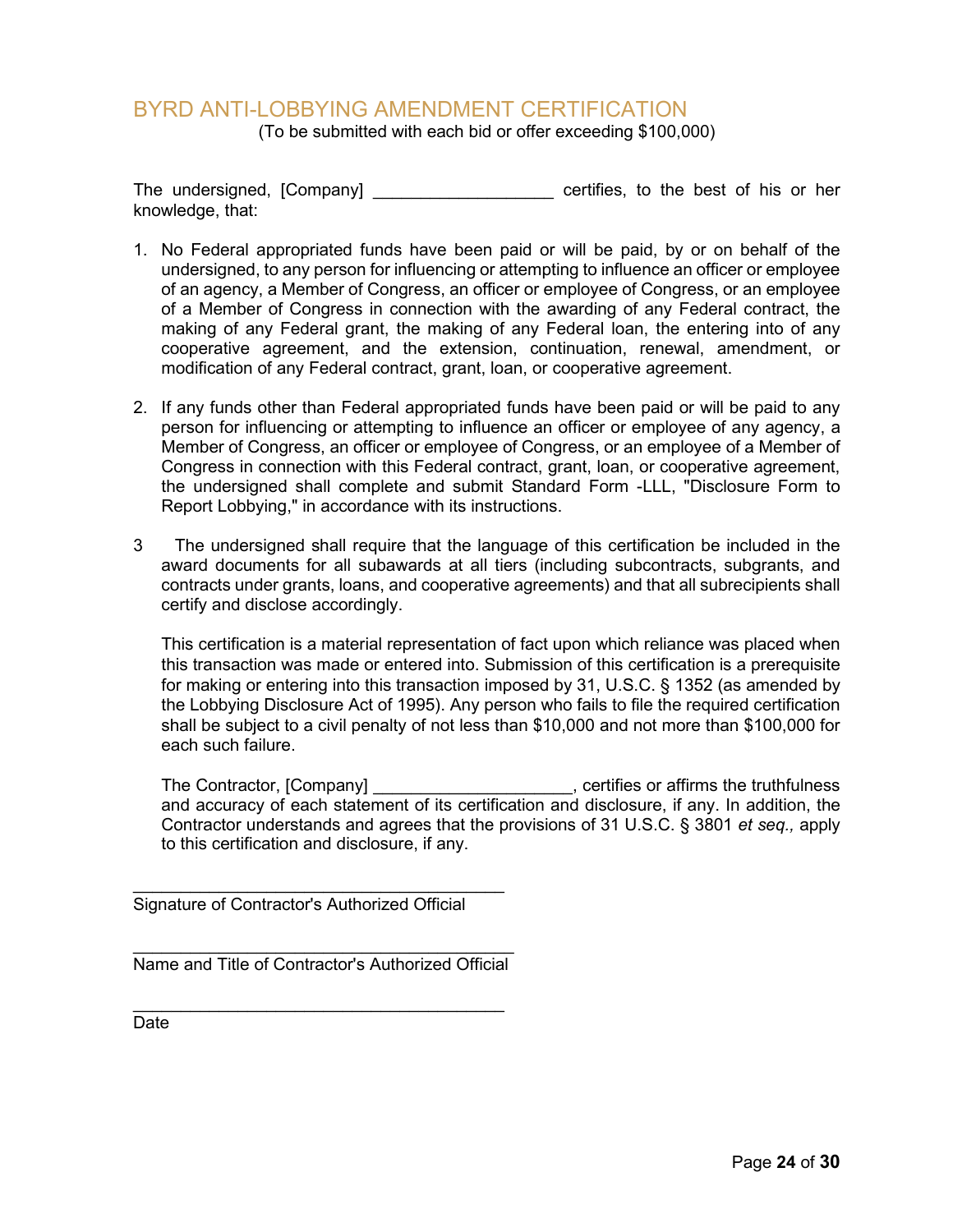## <span id="page-25-0"></span>DRUG-FREE WORKPLACE CERTIFICATION

THE BELOW SIGNED Contractor CERTIFIES that it has implemented a drug-free workplace program. In order to have a drug-free workplace program, a business shall:

1. Publish a statement notifying employees that the unlawful manufacture, distribution, dispensing, possession, or use of a controlled substance is prohibited in the workplace and specifying the actions that will be taken against employees for violation of such prohibition.

2. Inform employees about the dangers of drug abuse in the workplace, the business's policy of maintaining a drug-free workplace, any available drug counseling, rehabilitation and employee assistance programs, and the penalties that may be imposed upon employees for drug abuse violations.

3. Give each employee engaged in providing the commodities or contractual services that are under quote a copy of the statement specified in subsection 1.

4. In the statement specified in subsection 1, notify the employees that, as a condition of working on the commodities or contractual services that are under quote, the employee will abide by the terms of the statement and will notify the employer of any conviction or plea of guilty or nolo contendere to any violation occurring in the workplace no later than five (5) days after such conviction.

5. Impose a sanction on, or require the satisfactory participation in, drug abuse assistance or rehabilitation program if such is available in the employee's community, by an employee who is convicted.

6. Make a good faith effort to continue to maintain a drug-free workplace through implementation of this section.

As the person authorized to sign this statement, I certify the Contractor complies fully with the above requirements.

Signature of Contractor's Authorized Official

\_\_\_\_\_\_\_\_\_\_\_\_\_\_\_\_\_\_\_\_\_\_\_\_\_\_\_\_\_\_\_\_\_\_\_\_\_\_\_\_ Name and Title of Contractor's Authorized Official

\_\_\_\_\_\_\_\_\_\_\_\_\_\_\_\_\_\_\_\_\_\_\_\_\_\_\_\_\_\_\_\_\_\_\_\_\_\_\_\_

\_\_\_\_\_\_\_\_\_\_\_\_\_\_\_\_\_\_\_\_\_\_\_\_\_\_\_\_\_\_\_\_\_\_\_\_\_\_\_\_

Date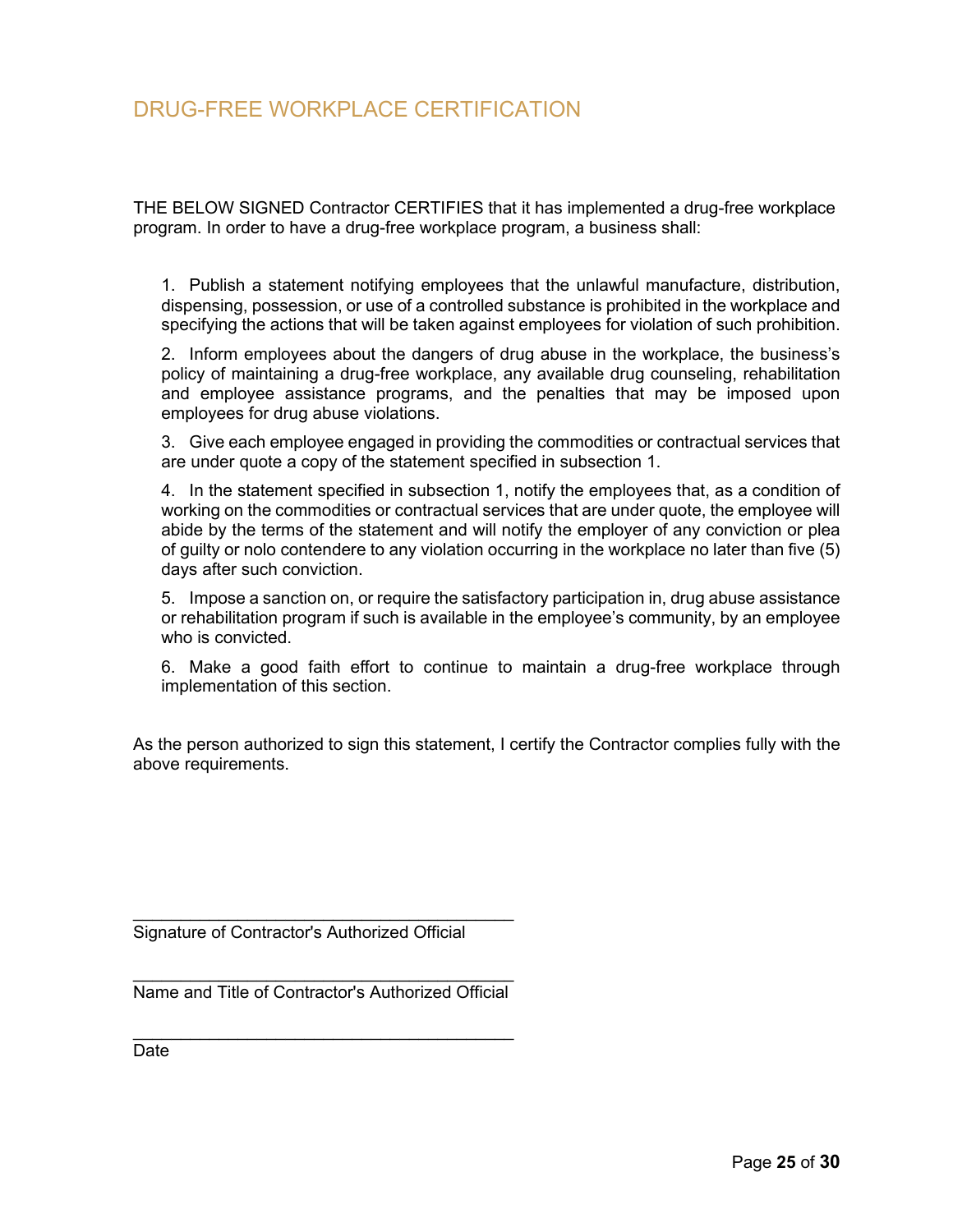<span id="page-26-0"></span>The Parish requires compliance with State and Federal regulations governing Equal Employment Opportunity, External Equal Opportunities (EO), External On-the-Job Training (OJT), Title VI, and the Americans with Disabilities Act (ADA) programs.

*Sub-recipients of federal-aid contracts must include notifications in all solicitations for bids of work or material and agreements subject to Title VI of the Civil Rights Act of 1964 and other nondiscrimination authorities. Sub-recipients, contractors and subcontractors may not discriminate in their employment practices or in the selection and retention of any subcontractor.*

By signing this document, the Contractor hereby certifies their commitment to assure nondiscrimination in its programs and activities to the effect that no person shall on the grounds of race, color, national origin, sex, age, disability or income status be excluded from participation in, be denied the benefits of, or be otherwise subjected to discrimination or retaliation under any federally or non-federally funded program or activity administered by the sub-recipient and/or its contractors.

\_\_\_\_\_\_\_\_\_\_\_\_\_\_\_\_\_\_\_\_\_\_\_\_\_\_\_\_\_\_\_\_\_\_\_\_\_\_\_\_ Signature of Contractor's Authorized Official

\_\_\_\_\_\_\_\_\_\_\_\_\_\_\_\_\_\_\_\_\_\_\_\_\_\_\_\_\_\_\_\_\_\_\_\_\_\_\_\_ Name and Title of Contractor's Authorized Official

\_\_\_\_\_\_\_\_\_\_\_\_\_\_\_\_\_\_\_\_\_\_\_\_\_\_\_\_\_\_\_\_\_\_\_\_\_\_\_\_ Date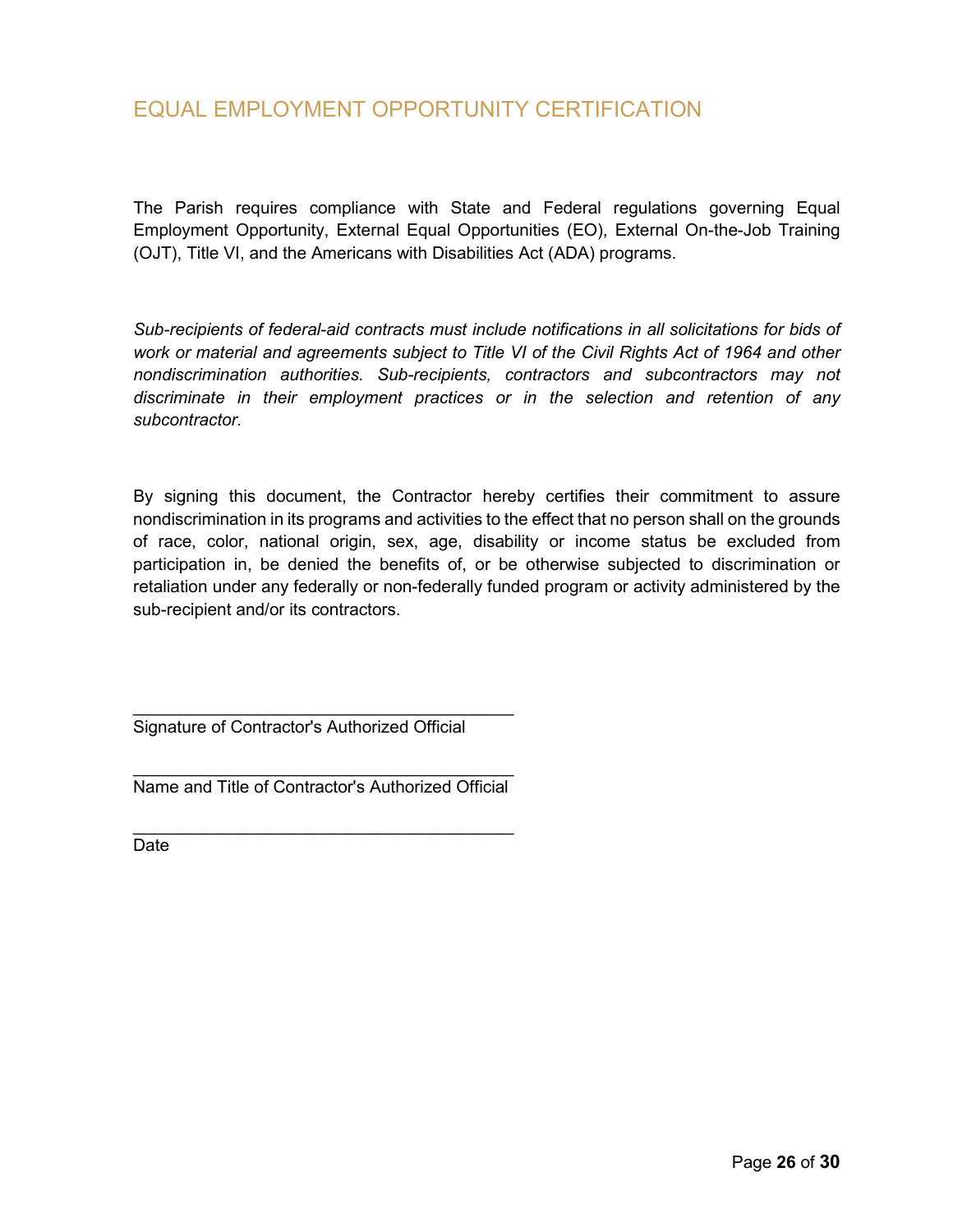## <span id="page-27-0"></span>NON-COLLUSION OATH

| <b>STATE OF</b> |  |
|-----------------|--|
|                 |  |

| <b>COUNTY OF</b> |  |
|------------------|--|
|                  |  |

Before me, the Undersigned, a Notary Public, for and in the County and State aforesaid, personally appeared:  $\blacksquare$ made oath that the Contractor herein, its agents, servants, and/or employees, to the best of its knowledge and belief, have not in any way colluded with anyone for and on behalf of the Contractor, or themselves, to obtain information that would give the Contractor an unfair advantage over others, nor have they colluded with anyone for and on behalf of the Contractor, or themselves, to gain any favoritism in the award of the contract.

|                                                                                                                                                                                                                                      |  |                                                                                  |          |                                   | <b>Affiant Signature</b> |    |
|--------------------------------------------------------------------------------------------------------------------------------------------------------------------------------------------------------------------------------------|--|----------------------------------------------------------------------------------|----------|-----------------------------------|--------------------------|----|
| <u>in the community of the community of the community of the community of the community of the community of the community of the community of the community of the community of the community of the community of the community </u> |  | Sworn to (or affirmed) and subscribed before me this ________                    |          |                                   | day                      | of |
|                                                                                                                                                                                                                                      |  |                                                                                  |          |                                   |                          |    |
|                                                                                                                                                                                                                                      |  |                                                                                  |          | <b>Signature of Notary Public</b> |                          |    |
| [STAMP HERE]<br><u> 1989 - Johann John Stein, markin fan it ferstjer fan de ferstjer fan it ferstjer fan de ferstjer fan it fers</u>                                                                                                 |  |                                                                                  | State of |                                   |                          |    |
|                                                                                                                                                                                                                                      |  | Personally Known _______________ OR Produced Identification ____________________ |          |                                   |                          |    |
|                                                                                                                                                                                                                                      |  |                                                                                  |          |                                   |                          |    |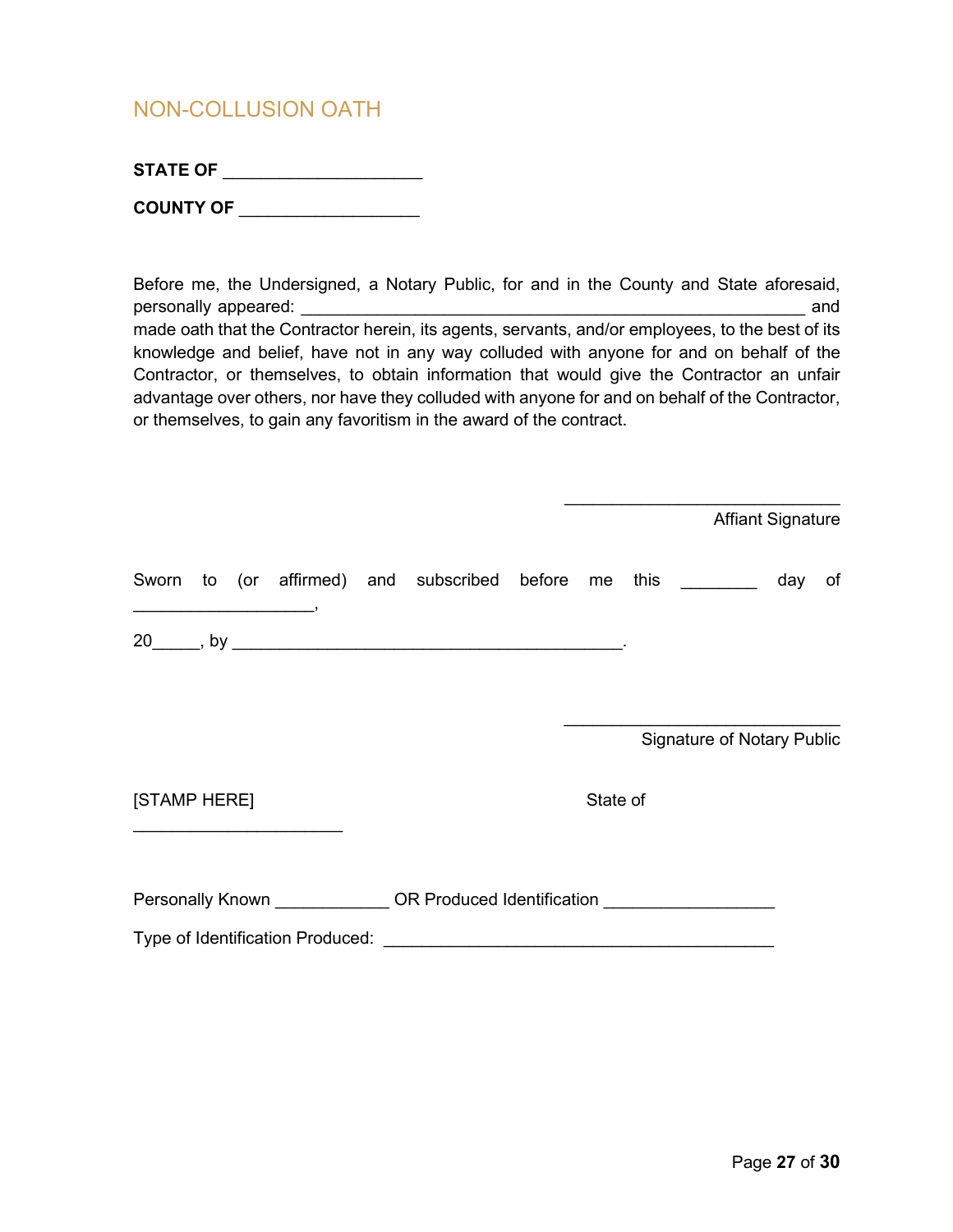### <span id="page-28-0"></span>GOOD FAITH AFFIDAVIT

| <b>STATE OF</b> |  |
|-----------------|--|
|-----------------|--|

I hereby propose to provide the services requested in the Parish's RFP and, if awarded, enter into a contract with the Parish. I agree that the terms and conditions of the Parish's RFP shall take precedence over any conflicting terms and conditions submitted with my proposal and agree to abide by all conditions of the RFP. I acknowledge that the Parish may not accept the proposal due to any exceptions.

I certify that all information contained in my proposal is truthful to the best of my knowledge and belief. I further certify that I am duly authorized to submit this proposal on behalf of the company as its agent and that the company is ready, willing, and able to perform if awarded a contract.

I further certify, under oath, that this proposal is made without prior understanding, agreement, connection, discussion or collusion with any other person, company or corporation submitting a proposal for the same product or service; no gratuities, gifts or kick-backs were offered or given by the Contractor or anyone on its behalf to gain favorable treatment concerning this procurement; no elected official, employee or agent of the Parish or of any other company is interested in said proposal; and that the undersigned executed this affidavit with full knowledge and understanding of the matters therein contained and was duly authorized to do so.

|                                                                           |  |          |                                   | <b>Affiant Signature</b> |    |
|---------------------------------------------------------------------------|--|----------|-----------------------------------|--------------------------|----|
| Sworn to (or affirmed) and subscribed before me this                      |  |          |                                   | day                      | of |
|                                                                           |  |          |                                   |                          |    |
| [STAMP HERE]                                                              |  | State of | <b>Signature of Notary Public</b> |                          |    |
| Personally Known <b>COR</b> Produced Identification <b>COR</b> Production |  |          |                                   |                          |    |
|                                                                           |  |          |                                   |                          |    |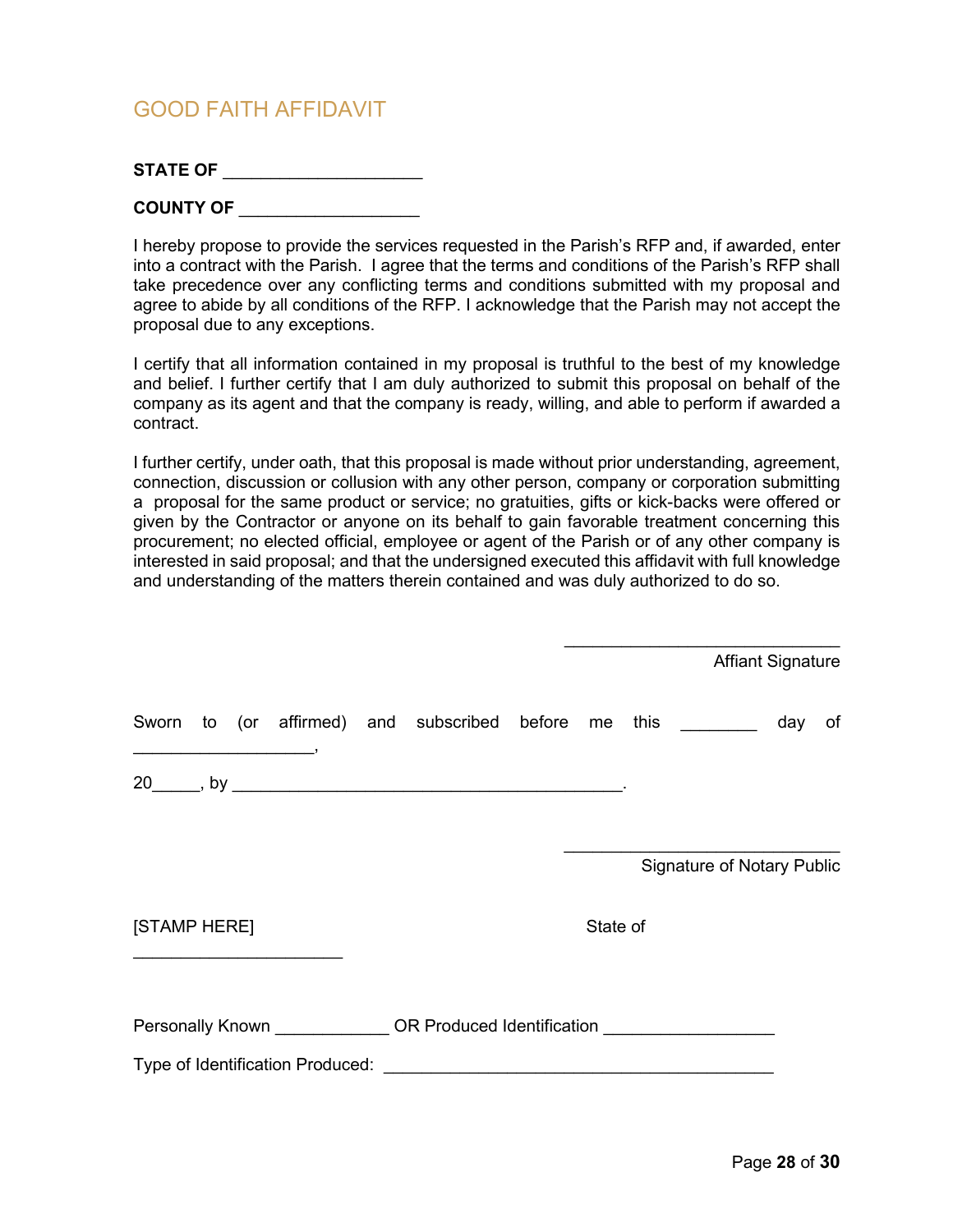## <span id="page-29-0"></span>LABOR AND MATERIAL BOND **LABOR AND MATERIALS PAYMENT BOND**

#### KNOW ALL MEN BY THESE PRESENT: that

|                    |                         | (Name of Contractor)                                                                                             |                                 |
|--------------------|-------------------------|------------------------------------------------------------------------------------------------------------------|---------------------------------|
|                    |                         |                                                                                                                  |                                 |
|                    | (Address of Contractor) |                                                                                                                  |                                 |
| a                  |                         |                                                                                                                  | , hereinafter called Principal, |
| and                |                         |                                                                                                                  |                                 |
|                    | (Name of Surety)        |                                                                                                                  |                                 |
|                    | (Address of Surety)     |                                                                                                                  |                                 |
|                    |                         | hereinafter called Surety, all held and firmly bound unto the Parish of Plaquemines hereinafter called Owner, in |                                 |
| the penal sum of _ |                         |                                                                                                                  |                                 |

the United States, for the payment of which sum well and truly be made, we bind ourselves, successors, and assigns, jointly and severally, firmly by these presents.

THE CONDITION OF THIS OBLIGATION is such that whereas, the Principal entered into a certain contract with the Owner, dated the  $\sim$  6  $\sim$  6  $\sim$  , 20  $\sim$ , a copy of which is hereto attached and made part hereof for the construction of:

NOW, THEREFORE, if the Principal shall promptly pay to all persons, firms, subcontractors, and corporations furnishing materials for or performing labor in the prosecution of the work provided for in such contract, and any authorized extension or modification thereof, including all amounts due for materials lubricants, oil, gasoline, coal and coke, repairs on machinery, equipment and tools, consumed or used in connection with the construction of such work, and all insurance premiums on said work, and for all labor, performed in such work whether by subcontractor or otherwise, then this obligation shall be void; otherwise to remain in full force and effect.

PROVIDED, FURTHER, that the said Surety, for the value received, hereby stipulates and agrees that no change, extension of time, alteration or addition to the terms of the contract or to the work to be performed thereunder or to the specifications accompanying the same shall in anywise affect its obligation on this bond, and it does hereby waive notice of any such change, extension of time, alteration or addition to the terms of the contract or to the specifications.

PROVIDED, FURTHER, that no final settlement between Owner and the Contractor shall abridge the right of any beneficiary hereunder, whose claim may be unsatisfied.

IN WITNESS WHEREOF, this instrument is executed in counterparts, each of which shall be deemed an original, this  $\_\_\_\_\_$  day of  $\_\_\_\_\_$ , 20  $\_\_\_\_\_\_$ .

> Pre-Position Emergency Contract for Levee Maintenance